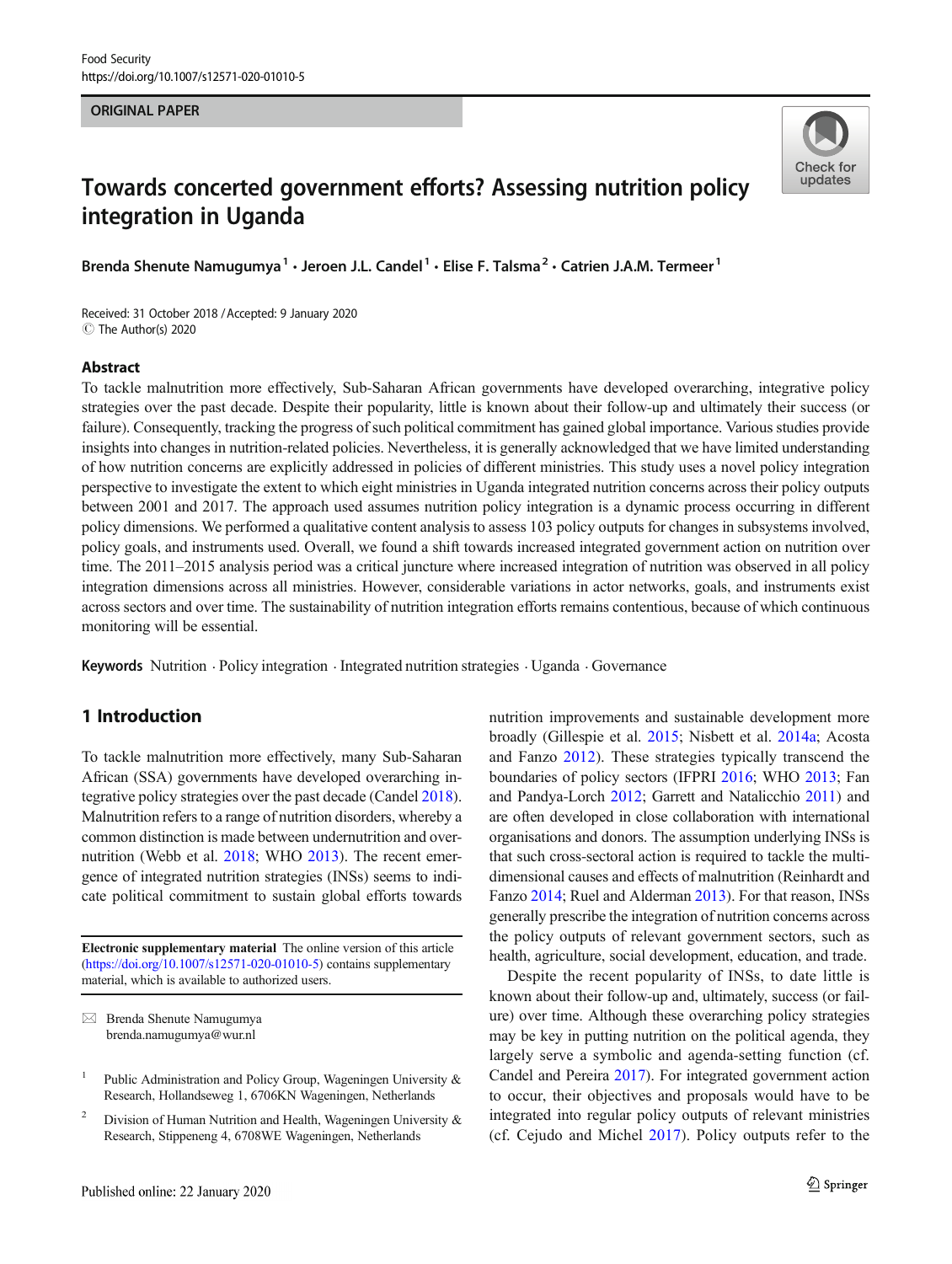programmes, laws, or regulations that result directly from the decision-making processes in these sectors (Knill and Tosun [2012\)](#page-12-0). Food and nutrition security scholars have provided valuable insights into changes in nutrition-related policies and institutions (e.g. Pelletier et al. [2017;](#page-12-0) Kampman et al. [2017;](#page-12-0) Hodge et al. [2015](#page-12-0); Pomeroy-Stevens et al. [2016](#page-12-0); Lachat et al. [2015;](#page-12-0) Mogues and Billings [2015](#page-12-0); Benson [2008\)](#page-11-0), but few systematic studies have been performed on the actual integration of nutrition across relevant sectors' policy outputs (but see: Harris et al. [2017\)](#page-12-0). Additionally, most studies have focused on single sectors or interventions (e.g. Lachat et al. [2015;](#page-12-0) Hodge et al. [2015\)](#page-12-0), and this does not allow for obtaining a comprehensive understanding of the whole of government actions. Consequently, it remains an open question whether the adoption of these ambitious overarching nutrition strategies has been followed up by genuine policy integration processes. Apart from filling this gap in the scientific literature, such an understanding would be essential to assess the extent to which international calls to sustain nutrition improvement efforts have been followed up.

To address this gap, this study addresses the question of the extent to which nutrition has been integrated into policy outputs developed over time by different ministries. We analyse the case of Uganda, a SSA country with a relatively long tradition of – and a well-established reputation for – developing integrated nutrition policies. Uganda has invested in overarching integrated nutrition strategies since 1996 (FAO [2002](#page-12-0); Bachou and Labadarios [2002](#page-11-0)) to address malnutrition, which remains largely prevalent (UBOS [2012;](#page-13-0) UBOS and ICF [2018\)](#page-13-0). These strategies include the 1996 Uganda National Plan of Action for Nutrition (UNPAN), the 2003 Uganda Food and Nutrition Policy (UNFP), and the Uganda Nutrition Action Plan (UNAP) 2011–2016. The development and adoption of these strategies were largely driven by various global initiatives (Harris [2019;](#page-12-0) Pelletier et al. [2017](#page-12-0)), such as the World Food Summit (FAO [2002](#page-12-0)), the Scaling Up Nutrition Movement (SUN) (SUN [2010\)](#page-12-0), and the second International Conference on Nutrition (ICN2) (FAO and WHO [2014\)](#page-12-0). The UNPAN was adopted by the Ministry of Health, the UNFP was jointly adopted by the health and agriculture ministries, and the UNAP was approved with highlevel political affirmation from the president and several ministers. This was followed by the assignment of the Office of the Prime Minister to coordinate its implementation – an action that may have resulted in broader policy integration.

To understand whether Uganda's adoption of INSs has indeed been followed up by processes towards integrated government action, we use a modified version of a recently developed policy integration framework that approaches policy integration as a multi-dimensional process (Candel and Biesbroek [2016](#page-11-0)). The framework allows the systematic tracking of how a crosscutting concern, here (mal)nutrition, has been (dis)integrated across policies over time. In this study,

we use the framework to analyse a dataset consisting of policy outputs adopted by eight ministries over four election cycles from 2001 to 2017. Apart from addressing an important gap in the food and nutrition security literature, the study is also of value to the policy sciences, which have only recently turned their attention to policy change in developing country contexts. Importantly, our analysis is restricted to policy integration across policy outputs. Whether or not policy integration across policy outputs results in a change in policy outcomes, i.e. policies as implemented, will be assessed in a follow-up study.

The paper proceeds with a concise explanation of the policy integration framework. Section 3 sets out the methodological approach, including data collection, analysis, and limitations. Section 4 presents the study's findings. The paper ends with a discussion, in which we set out various policy recommendations and future research avenues.

# 2 A multi-dimensional policy integration framework

Policy integration refers to the extent to which a governance system addresses a crosscutting concern in a more or less holistic manner across sectors and, possibly, levels (Tosun and Lang [2017](#page-12-0)). Whereas many policy integration scholars approach the concept as a (desired) outcome or governing principle (e.g. Jordan and Lenschow [2010](#page-12-0); Persson [2006;](#page-12-0) Lafferty and Hovden [2003\)](#page-12-0), we adopt a framework recently developed by (Candel and Biesbroek [2016](#page-11-0)) that considers policy integration as a process over time. This framework starts from four assumptions:

- (i) Policy integration is as much about disintegration as it is about advances in integration;
- (ii) Policy integration is a process that encompasses various dimensions;
- (iii) These dimensions do not necessarily move at the same pace, or even in the same direction;
- (iv) At the same time, mutual dependencies and interactions occur between dimensions. However, these remain understudied at present.

The four dimensions of policy integration that the framework distinguishes are: policy frame, subsystem involvement, policy goals, and instruments. Whereas policy frame refers to the instutionalization of governance beliefs within a polity, this study is restricted to the latter three, policy-oriented variables, which are further divided into two or more indicators. Additionally, although the original framework includes the coherence of goals and the consistency of instruments as indicators, we did not assess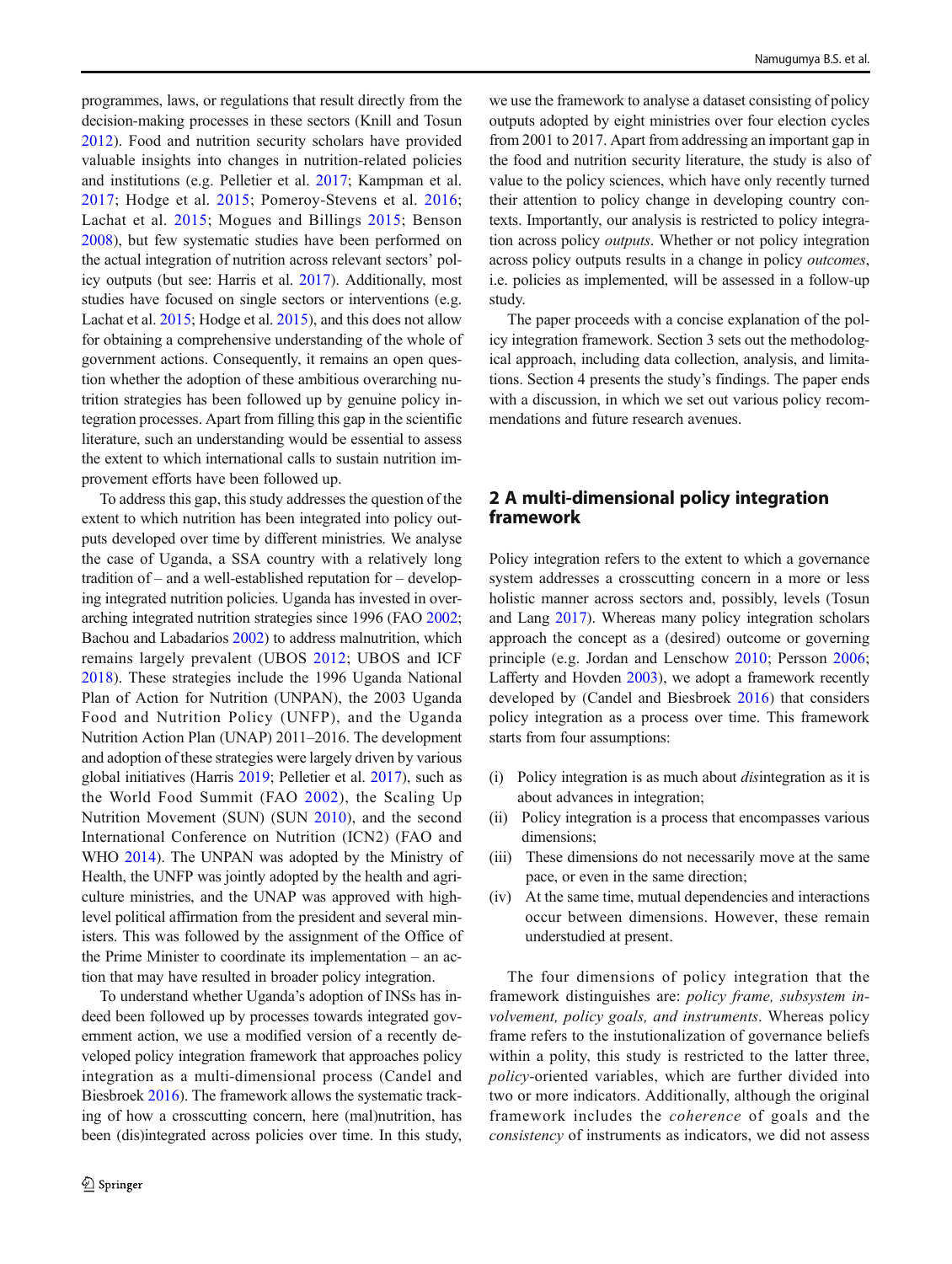these because currently there are no methods for doing so (Candel and Biesbroek [2016](#page-11-0)).

The subsystem involvement dimension refers to the range of actors and institutions, both public and private, that are actively dealing with a crosscutting policy issue, such as malnutrition (Howlett and Ramesh [2003](#page-12-0); Sabatier [1998](#page-12-0)). Different from (Candel and Biesbroek [2016](#page-11-0); [2018](#page-11-0)), we approach subsystems involved as the number of ministries involved in nutrition governance as well as associated networks of actors with which they interact. We cluster these interacting actors into (other) ministries, international organisations and donor governments, NGOs, and forprofit organisations. For a low degree of policy integration, one would expect a 'siloed' way of working, in which malnutrition is dealt with by only a single ministry and associated subsystem. For a high degree of integration, malnutrition concerns would be integrated into the policy outputs of all relevant ministries, which would have developed, and interacted with, actor networks of their own.

The *policy goals* dimension involves the range of sectoral policies that explicitly incorporate nutrition goals as well as the dimensions of malnutrition that these target (Candel and Biesbroek [2018\)](#page-11-0). In the former case, the nutrition literature distinguishes between nutrition-specific and nutritionsensitive policies (Webb et al. [2018;](#page-13-0) Reinhardt and Fanzo [2014;](#page-12-0) Ruel and Alderman [2013](#page-12-0)). We consider a policy output to be either nutrition specific or sensitive only when an explicit reference is made to (mal)nutrition. The second indicator falling under this dimension, which we have added to the framework, relates to the dimensions of malnutrition that are being targeted. As the problem of malnutrition encompasses many aspects at individual, household, and societal level, goals can be either narrow or broad in scope. For a low degree of policy integration, malnutrition concerns would be integrated in only one or a few policies of a dominant ministry. In addition, we would expect only a limited number of determinants of malnutrition to be addressed. For a high degree of policy integration, one would observe policy goals aligned with nutrition concerns in all relevant policies across sectors, whereby all determinants of malnutrition would be addressed by one or more policies.

The *policy instruments* dimension comprises the extent to which sectoral policies include the means to realise nutrition objectives. Public policy scholars have developed various frameworks to cluster different types of instruments. Here, we adopt Hood ([1983\)](#page-12-0)'s popular NATO framework, which clusters instruments based on four 'governing resources' that governments may use to steer: nodality (information), authority, treasure, and organisation. In addition, we distinguish between substantive and procedural instruments. Substantive instruments use these governing resources to directly affect the 'nature, types, quantities and distribution of the goods and services

provided in society', whereas procedural instruments are designed to 'indirectly affect outcomes through the manipulation of policy processes' (Howlett [2000](#page-12-0); p. 413). Examples of substantive instruments are food aid, nutrition guidelines, and grants to farmers. Examples of procedural instruments are inter-departmental committees, constitutional provisions, and strengthening human capacity within ministries. As we focus on the integration of nutrition across sectors, we analysed the use of such instruments within ministries. Importantly, although many instruments may impact nutrition in some way or even be classified as nutrition sensitive, we only consider these nutrition policy instruments if they are explicitly linked to nutrition concerns and/or goals. For a low degree of policy integration, we would expect instruments to be restricted to a single sector and calibrated towards a limited number of nutrition goals. There would be no or few procedural instruments within that sector. A high degree of policy integration is characterised by all relevant sectors explicitly aligning one or more instruments with nutrition goals, so that the governance system as a whole possesses an instrument mix that enables the realisation of overarching objectives. In addition, there would be procedural instruments within ministries that enable coordination, implementation, evaluation, and so forth.

Table [1](#page-3-0) provides an overview of the dimensions and indicators that we used. This table is adopted from a previous study on the integration of global food security concerns into European Union policies (Candel and Biesbroek [2018](#page-11-0)) and tailored to the Ugandan nutrition governance context. Thus, the table presents ideal-type manifestations of different degrees of the dimensions in Ugandan nutrition governance. In between no, and the highest degree of, policy integration, we distinguish two intermediate degrees, i.e. low and medium degrees of policy integration.

# 3 Methodology

## 3.1 Data collection

We performed a qualitative content analysis of policy outputs adopted between 2001 and 2017. The ministries that we considered as relevant are those that signed the UNAP, i.e. the ministries of (i) Health (MOH), (ii) Agriculture, Animal Industry, and Fisheries (MAAIF), (iii) Gender, Labour, and Social Development (MGLSD), (iv) Education and Sports (MoES), (v) Trade, Industry, and Cooperatives<sup>1</sup> (MTIC), (vi) Local Government (MoLG), (vii) Finance, Planning, and Economic Development (MoFPED), and (viii) the Office of the Prime

<sup>&</sup>lt;sup>1</sup> Until 2010, this ministry was called the Ministry of Tourism, Trade, and Industry.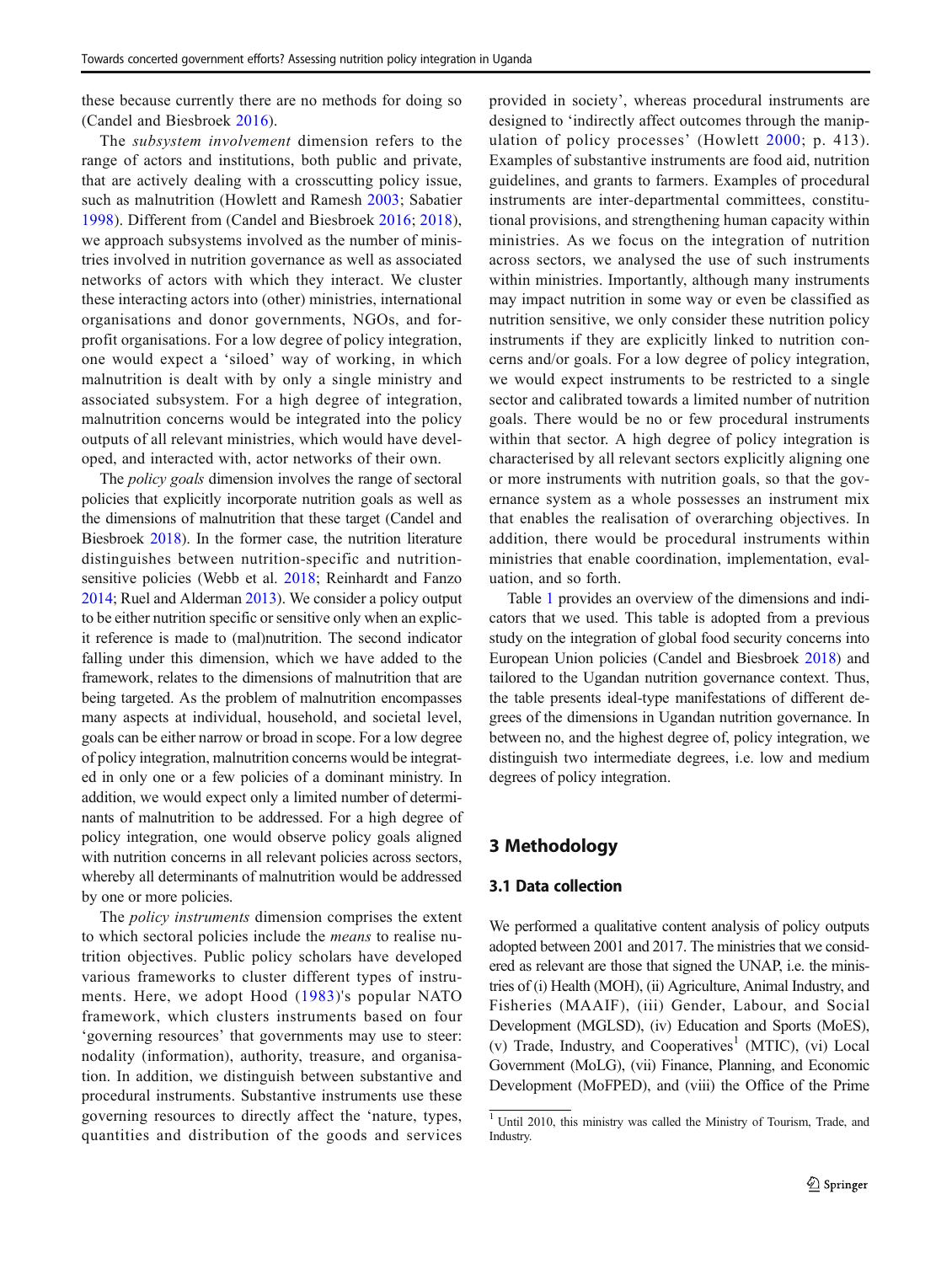<span id="page-3-0"></span>

| Table 1                                                                                                   | Dimensions of policy integration (adapted from Candel                                                                                                                                                                                                             | and Biesbrock 2016; 2018)                                                                                                                                                                                                                                                                                                                          |                                                                                                                                                                                                                         |                                                                                                                                                                                                        |
|-----------------------------------------------------------------------------------------------------------|-------------------------------------------------------------------------------------------------------------------------------------------------------------------------------------------------------------------------------------------------------------------|----------------------------------------------------------------------------------------------------------------------------------------------------------------------------------------------------------------------------------------------------------------------------------------------------------------------------------------------------|-------------------------------------------------------------------------------------------------------------------------------------------------------------------------------------------------------------------------|--------------------------------------------------------------------------------------------------------------------------------------------------------------------------------------------------------|
| Policy integration                                                                                        | Lack of policy integration                                                                                                                                                                                                                                        |                                                                                                                                                                                                                                                                                                                                                    |                                                                                                                                                                                                                         | Full policy integration                                                                                                                                                                                |
| dimensions                                                                                                |                                                                                                                                                                                                                                                                   | Low degree of policy integration                                                                                                                                                                                                                                                                                                                   | Medium degree of policy integration                                                                                                                                                                                     |                                                                                                                                                                                                        |
| Subsystem involvement                                                                                     |                                                                                                                                                                                                                                                                   |                                                                                                                                                                                                                                                                                                                                                    |                                                                                                                                                                                                                         |                                                                                                                                                                                                        |
| networks involved<br>Ministries and<br>associated                                                         | governs nutrition independently, while<br>ministries are involved, although their<br>One dominant ministry, e.g. health, that<br>interacting with a range of relevant<br>efforts may still have an impact on<br>external actors. Formally, no other<br>nutrition. | One or more additional ministries start addressing Two or more ministries have formal<br>nutrition concerns or dimensions, although they<br>own (generally restricted to a small number of<br>(dimensions of) the problem. These ministries<br>may develop relevant actor networks of their<br>lack formal responsibility for governing<br>actors) | responsibility for dealing with nutrition<br>and engage with one another and other<br>relevant actors.                                                                                                                  | role in addressing nutrition concerns<br>All relevant ministries have a formal<br>or dimensions. Ministries interact<br>with one another and external<br>actors.                                       |
| Policy goals                                                                                              |                                                                                                                                                                                                                                                                   |                                                                                                                                                                                                                                                                                                                                                    |                                                                                                                                                                                                                         |                                                                                                                                                                                                        |
| Range of policies in<br>which nutrition is<br>embedded                                                    | Concerns embedded only within the goals<br>of a dominant ministry's policies<br>(or not even that).                                                                                                                                                               | Concerns to some extent adopted in policy goals of Further diversification of policy goals<br>an additional ministry. These are likely not to<br>have a prominent position vis-à-vis sectoral<br>priorities.                                                                                                                                       | across ministries. Some ministries may<br>develop sectoral nutrition strategies.                                                                                                                                        | guidance documents about nutrition<br>potentially relevant policies across<br>adopted overarching strategies or<br>ministries. Ministries may have<br>Policy goals embedded within all<br>integration. |
| Scope of goals                                                                                            | No or only one determinant of malnutrition<br>malnutrition interpreted as a question of<br>Goals are sector specific. For example:<br>increasing agricultural production.<br>is addressed.                                                                        | Only some determinants of malnutrition are<br>addressed. Goals are sector specific.                                                                                                                                                                                                                                                                | A broad range of determinants of<br>malnutrition are addressed.                                                                                                                                                         | policies, i.e. policies contributing to<br>There may be redundancy between<br>addressed by one or more policies.<br>All determinants of malnutrition are<br>the same determinant.                      |
| Policy instruments                                                                                        |                                                                                                                                                                                                                                                                   |                                                                                                                                                                                                                                                                                                                                                    |                                                                                                                                                                                                                         |                                                                                                                                                                                                        |
| nutrition-sensitive<br>nutrition-specific<br>include (explicit)<br>instruments<br>substantive<br>$\delta$ | fortification standards in agricultural<br>Range of policies that No or very few instruments targeted at<br>instruments, these are restricted to a<br>dominant ministry's policies, e.g.<br>nutrition exist. If there are any<br>policies.                        | Additionally, some other nutrition instruments<br>Dominant ministry that has adopted a range of<br>sectoral nutrition instruments in its policies.<br>in one or more other sectors.                                                                                                                                                                | Nutrition instruments in a range of policies Full reconsideration of sectoral<br>adopted, or existing instruments may<br>across sectors. These may be newly<br>have been retargeted or relabelled<br>towards nutrition. | ß<br>a<br>instrument mix designed to meet<br>instrument mixes has resulted in<br>comprehensive, cross-subsystem<br>set of overarching objectives.                                                      |
| instruments<br>Procedural                                                                                 | No procedural instruments.                                                                                                                                                                                                                                        | Some procedural instruments, e.g. coordinating<br>bodies, within a dominant sector.                                                                                                                                                                                                                                                                | A range of procedural instruments<br>exist across sectors.                                                                                                                                                              | evaluating policy efforts so that they<br>coordinating, implementing, and<br>Procedural instruments within and<br>between sectors that allow for<br>consistently contribute to<br>overarching goals.   |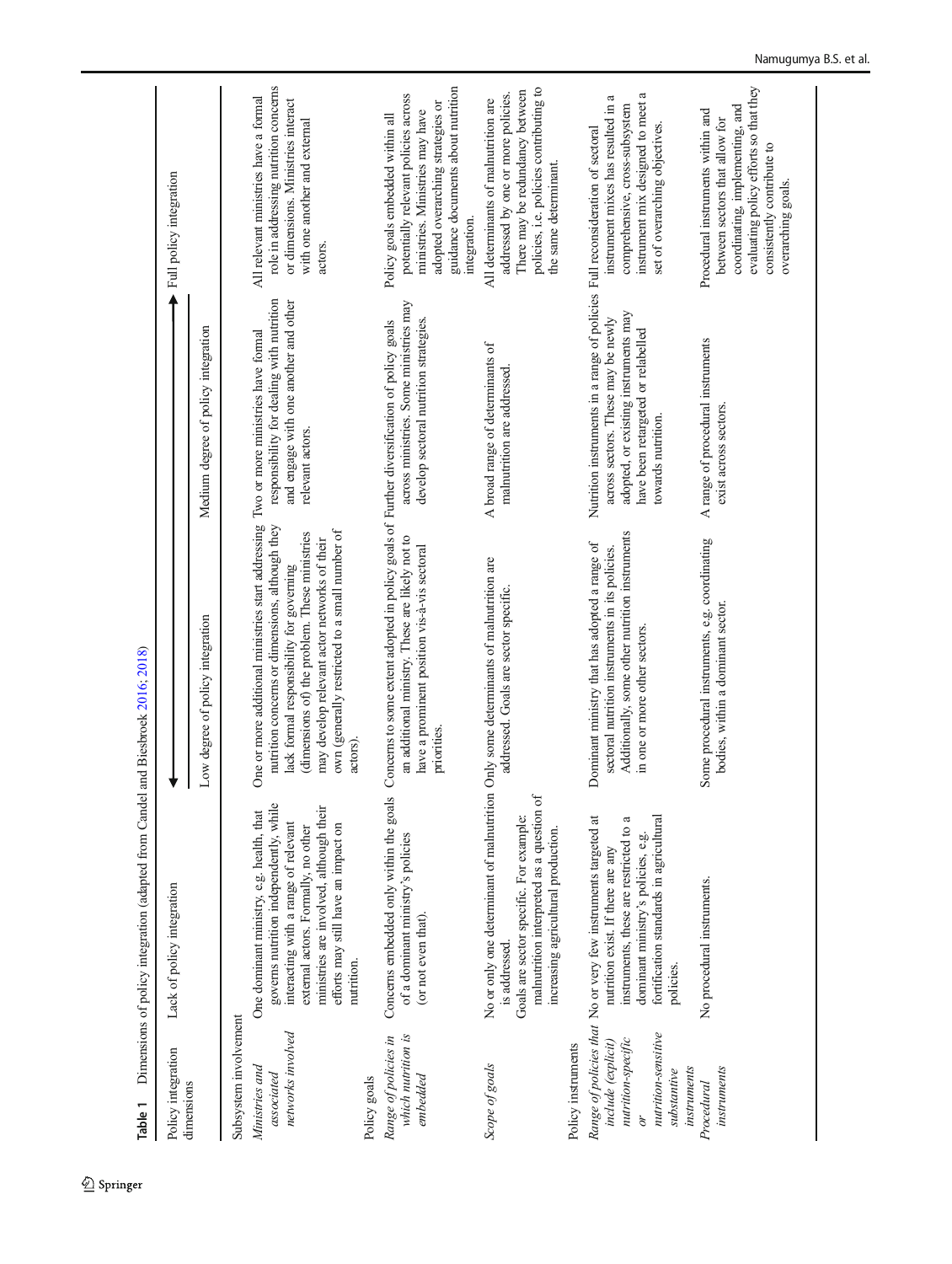Towards concerted government efforts? Assessing nutrition policy integration in Uganda



Fig. 1 Summary of method

Minister (OPM). The Ugandan 2009 Comprehensive Planning Framework requires all ministries to align their policy outputs with National Development Plans' priorities, including nutrition. We analysed the extent to which they did so by looking at three types of policy outputs: (i) the overarching ministerial policies that set out ministries' strategic objectives over a fiveyear period, (ii) sector strategic plans that propose interventions to realise each sector's policy objectives, and (iii) ministerial policy statements, which summarise annual sector performance and future expenditure plans. Ministerial policy statements are presented annually to parliament for approval of the budget. Figure 1 provides a summary of our study methodology.

Policy documents were collected in three ways. First, we performed a comprehensive online search of ministry websites and global databases covering nutrition policies, including the World Health Organisation Global Database on the Implementation of Nutrition Action (GINA) and the Nutrition Policy Landscape Information System (NLiS). Second, we searched the archives of ministries. Third, we interviewed people working in ministries, non-governmental organisations, and academia between December 2017 and April 2018 to access additional documents. In total, we analysed 103 policy documents, listed in Online Resource 1. Because the actors with which ministries interacted over time were not consistently included in policy outputs, we used the interviews and a workshop (see below) to complement these.

## 3.2 Data analysis

We clustered the policy documents into four periods between 2001 and 2017 based on Uganda's election cycles (2001–2005; 2006–2010; 2011–2015; 2016–2017). Even though Uganda has had the same president since the late 1980s, elections are usually followed by cabinet reshuffles, a restructuring of institutions and changes of political prioritizations (cf. Jones and Baumgartner [2004](#page-12-0)).

This allowed comparison of changes in degrees of policy integration over time. Documents were coded using the program Atlas.ti. We developed codes deductively, drawing upon discussions of nutrition-specific and nutrition-sensitive interventions in the nutrition literature (Webb et al. [2018;](#page-13-0) Ruel and Alderman [2013;](#page-12-0) Black et al. [2013](#page-11-0)), and supplemented these with inductively developed codes. Coding of policy documents was done by the first author and a research assistant. The other authors were involved in the coding process to resolve different possible interpretations. For subsystems, we identified the actors interacting with the ministries from references made to these actors in policy documents and interview data. We only coded goals that made explicit reference to nutrition or malnutrition to allow for comparison across ministries and time periods. For instruments, we only coded the interventions that had the explicit aim of improving (mal)nutrition. Subsequently, we clustered similar types of interventions into nine broad instrument categories (Online Resource 2). Whereas the nutrition-related goals and associated actors were mentioned in all three types of policy outputs, information about policy instruments was primarily presented in ministerial policy statements. We extracted relevant quotations into a data extraction matrix (Online Resource 3). The table served as point of departure for writing the synthesis, for which we analysed it along the dimensions and indicators provided in Table [1](#page-3-0). To validate our findings, a workshop was organised in Kampala in May 2018. The workshop was attended by 15 participants representing government, NGOs, and academic staff. We asked participants to provide feedback on: (i) whether we had missed any relevant documents, (ii) the actors involved in nutrition governance, and (iii) our preliminary synthesis.

#### 3.2.1 Limitations

Our research design is subject to various limitations. First, as government documents are not systematically digitalised, we may have missed documents. We minimised this risk by using different methods for document collection and consultation with stakeholders in a workshop to validate the inclusion of all critical documents. Second, some policy documents, such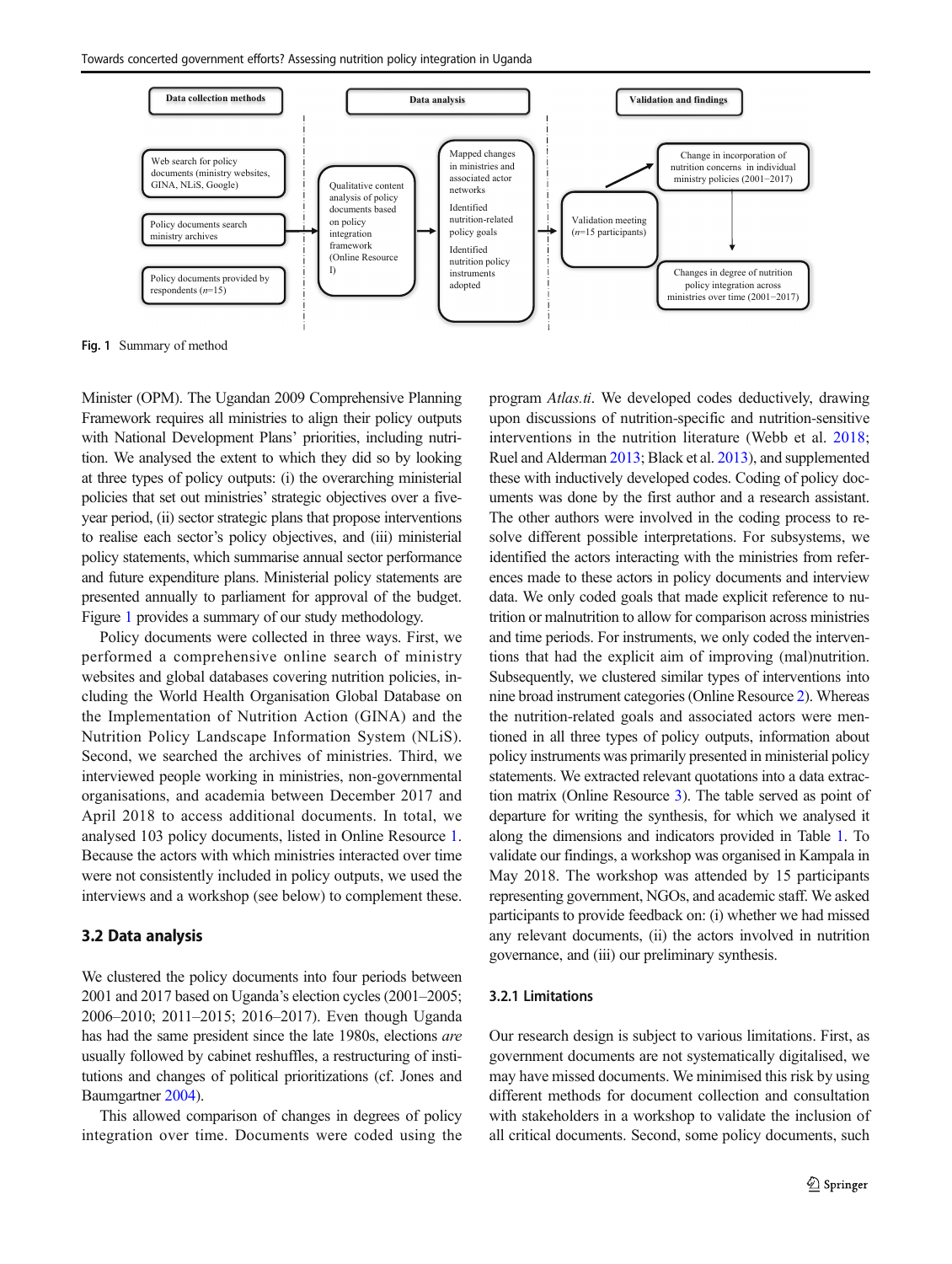<span id="page-5-0"></span>as strategic plans and overarching sector policies, overlapped across the election analysis cycles. We considered the year of adoption as informing placement in the election cycle. For example, as the National Agriculture Policy is the only overarching policy adopted by the ministry, its year of adoption (2013) informed its placement in the election cycle for analysis. Third, our focus on policy outputs explicitly linked to nutrition implies that we did not look into unintentional policies that may indirectly affect nutrition outcomes (cf. Dupuis and Biesbroek [2013](#page-11-0)).

# 4 Results

The study findings are presented in two sections. The first section provides a detailed account of nutrition integration within each ministry over time. The underlying data are provided in Online Resource 3 for each ministry. In the second section, we synthesise these insights to distil the overarching patterns of nutrition integration.

## 4.1 Integration of nutrition in specific ministries

## 4.1.1 Office of the Prime Minister (OPM)

OPM participation in the nutrition agenda started in 2006. This was followed by an increase in external actors interacting with the sector, especially during cycle 3 (2011–2015), see Fig. 2. Whereas the ministries collaborating with OPM remained similar throughout the analysis period, we observed a rise in the number of international agencies and partner countries between 2011 and 2017. These actors contributed both technical ideas and financial assistance to advance OPM's nutrition policy coordination efforts.

The number of nutrition-related goals in OPM policy outputs increased somewhat in the period 2011–2015, before declining in 2016. Improving food and nutrition security in disaster-prone regions was the prevailing goal since 2006; this is attributable to the specific region-focused programmes managed by OPM. From 2011 onwards, goals expanded to

Fig. 2 Actors involved in nutrition governance between 2001 and 2017

the coordination of the scaling up of nutrition interventions and developing an enabling nutrition policy environment.

For instruments, a similar trend can be observed: the range of instruments used by OPM increased considerably in the period 2011–2015, but decreased again in 2016–2017 (Table [2\)](#page-6-0). The provisioning of food aid during disasters was a key substantive instrument used throughout the analysis period. From 2011 onwards, we observed the emergence of various procedural instruments, including the multisector nutrition committee, national nutrition forum, and capacity building for sector and district nutrition committees. The creation of a UNAP coordination desk in OPM's Policy Implementation and Coordination department in 2012 reinforced its engagement in nutrition. OPM mainly compiled reports that monitored and evaluated government performance for the period 2001–2005. We could not reconstruct OPM's sectoral goals and instruments.

#### 4.1.2 Ministry of Health (MOH)

Prior to 2011, nutrition policy in Uganda was dominated by MOH. During this period, MOH developed a wide actor network, which remained largely similar in size. However, the types of actors with which the ministry interacted varied over time. For example, MOH collaborated with many international agencies or partner countries (e.g. UNICEF, USAID, WHO, GAIN) and non-government organisations during the 2006–2010 period compared to other years. The period 2016–2017 saw a decline in the number of actors interacting with the ministry.

Between 2001 and 2015, MOH's nutrition-related policy goals increased in number and scope of determinants addressed. However, these decreased again in 2016–2017 policy outputs. The sector consistently aimed to reduce maternal and child undernutrition. The scope of specific objectives to realise these goals included addressing micronutrient deficiencies and nutrition response in emergencies (2001–2005), which expanded to integration into health service delivery (2006–2010) towards scaling up coverage and diversity of nutrition services offered in health delivery systems (2011–2015).

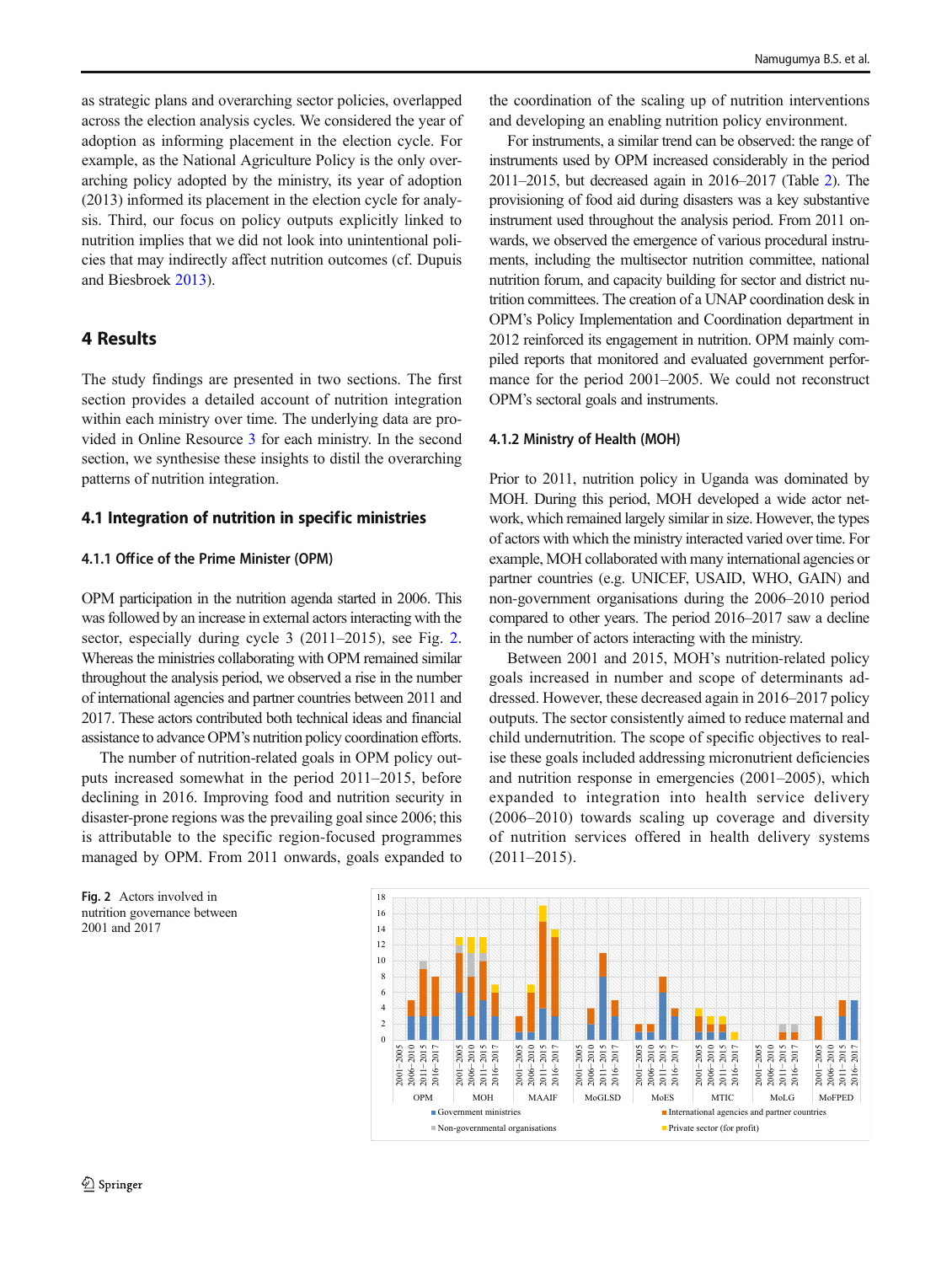<span id="page-6-0"></span>

| Development of nutrition-related policy instruments per ministry between 2001 and 2017<br>Table 2                                                                                                                                                                                                                                                                                                                                                                                                                                                                                                                                                                                                                                                                                                                                                                                                                                                                                                                                                                                                                                                                                                                                                                                                                                                                                                                                                                                                                                                                                                                                                                                                                                                                                                                                                                                                                                                            |                                                                    |                                        |                             |                     |                                                                                                                                       |                         |                                                                                              |                                                               |                                                                     |                            |                |                                                                                                   |                                                                                        |
|--------------------------------------------------------------------------------------------------------------------------------------------------------------------------------------------------------------------------------------------------------------------------------------------------------------------------------------------------------------------------------------------------------------------------------------------------------------------------------------------------------------------------------------------------------------------------------------------------------------------------------------------------------------------------------------------------------------------------------------------------------------------------------------------------------------------------------------------------------------------------------------------------------------------------------------------------------------------------------------------------------------------------------------------------------------------------------------------------------------------------------------------------------------------------------------------------------------------------------------------------------------------------------------------------------------------------------------------------------------------------------------------------------------------------------------------------------------------------------------------------------------------------------------------------------------------------------------------------------------------------------------------------------------------------------------------------------------------------------------------------------------------------------------------------------------------------------------------------------------------------------------------------------------------------------------------------------------|--------------------------------------------------------------------|----------------------------------------|-----------------------------|---------------------|---------------------------------------------------------------------------------------------------------------------------------------|-------------------------|----------------------------------------------------------------------------------------------|---------------------------------------------------------------|---------------------------------------------------------------------|----------------------------|----------------|---------------------------------------------------------------------------------------------------|----------------------------------------------------------------------------------------|
| Election cycle                                                                                                                                                                                                                                                                                                                                                                                                                                                                                                                                                                                                                                                                                                                                                                                                                                                                                                                                                                                                                                                                                                                                                                                                                                                                                                                                                                                                                                                                                                                                                                                                                                                                                                                                                                                                                                                                                                                                               | 2001-2005                                                          |                                        |                             |                     |                                                                                                                                       | 2006-2010               |                                                                                              |                                                               |                                                                     |                            |                | 2011-2015                                                                                         |                                                                                        |
| Instrument category                                                                                                                                                                                                                                                                                                                                                                                                                                                                                                                                                                                                                                                                                                                                                                                                                                                                                                                                                                                                                                                                                                                                                                                                                                                                                                                                                                                                                                                                                                                                                                                                                                                                                                                                                                                                                                                                                                                                          | <b>MOH</b><br><b>NdO</b>                                           | <b>MAAIF</b>                           | <b>MoES</b><br><b>MGLSD</b> | <b>MTIC</b>         | MOFPED<br><b>MoLG</b>                                                                                                                 | <b>OPM</b>              | <b>MOH</b>                                                                                   | <b>MGLSD</b><br>MAAIF                                         | <b>MoES</b>                                                         | <b>MoLG</b><br><b>MTIC</b> | MoFPED         | OPM MOH                                                                                           | <b>MAAIF</b>                                                                           |
| Legislation, regulations, and standards<br>Partnerships & working committees <sup>7</sup><br>Nutrition commodities <sup>8</sup><br>Capacity and skills development<br>Information dissemination <sup>3</sup><br>Knowledge generation <sup>2</sup><br>Nutrition financing <sup>4</sup><br>Nutrition services <sup>5</sup><br>Institution reform <sup>6</sup><br>Human resources<br>Tax incentives<br>Certification                                                                                                                                                                                                                                                                                                                                                                                                                                                                                                                                                                                                                                                                                                                                                                                                                                                                                                                                                                                                                                                                                                                                                                                                                                                                                                                                                                                                                                                                                                                                            | $\overline{1}$<br>$\ddagger$<br>$\ddagger$<br>$\ddagger$<br>$^{+}$ |                                        | $^{+}$<br>$^{+}$            | $\overline{1}$      | $^{+}$                                                                                                                                | $\ddagger$              | ŧ<br>$+$<br>$\overline{ }$<br>$\ddagger$<br>$\ddagger$<br>$\ddagger$<br>ŧ<br>$\ddagger$<br>‡ | $^{+}$<br>$^{+}$                                              | $\ddot{}$<br>$+$<br>$\ddot{}$<br>$^{+}$<br>$\overline{+}$<br>$^{+}$ |                            |                | $\ddagger$<br>$\ddagger$<br>$\ddagger$<br>$\ddagger$<br>$\ddagger$<br>$^{+}_{+}$<br>$+$<br>$^{+}$ | $\ddagger$<br>$\ddagger$<br>$\ddagger$<br>$^\ddag$<br>$\begin{array}{c} + \end{array}$ |
| Instrument category<br>Election cycle                                                                                                                                                                                                                                                                                                                                                                                                                                                                                                                                                                                                                                                                                                                                                                                                                                                                                                                                                                                                                                                                                                                                                                                                                                                                                                                                                                                                                                                                                                                                                                                                                                                                                                                                                                                                                                                                                                                        | 2011-2015<br>MGLSD                                                 | MoES                                   | $\subseteq$<br>Ş            | <b>MoLG</b>         | MoFPED                                                                                                                                | 2016-2017<br><b>OPM</b> | <b>MOH</b>                                                                                   | MAAIF                                                         | MGLSD                                                               | <b>MoES</b>                | <b>NTIC</b>    | MoLG                                                                                              | MoFPED                                                                                 |
| The '+' icon indicates the number of instrument types – as part of broader instruments categories - identified. '+' implies only one type of instrument is used: '++' means two different types of instruments<br>Capacity and skills development includes four types of instrument types: accredited education and training, in-service cadre training, support supervision/mentorship, technical guidelines<br>are used; '+++' implies three different types of instruments are used. The types under each instrument category are provided below and detailed in Online Resource 2.<br><sup>5</sup> Nutrition services includes three of types instruments: routine health-related nutrition services, institutional feeding, humanitarian assistance (food aid)<br><sup>3</sup> Information dissemination includes three types of instrument: mass media campaigns and outreach, information sharing fora, demonstration plots<br><sup>8</sup> Nutrition commodities consists three types of instruments: therapeutic foods, nutrition equipment, planting materials, and inputs<br>7 Partnerships and working committees includes two types of instruments: technical working groups, private-public partnerships<br><sup>4</sup> Nutrition financing includes two types of instruments: agriculture financing, nutrition funds and grants<br><sup>6</sup> Institution reforms covers two types of instruments: reorganisation<br><sup>2</sup> Knowledge generation includes two types of instrument: nutrition<br>Legislation, regulations, and standards<br>Partnerships & working committees <sup>7</sup><br>Nutrition commodities $\stackrel{8}{\scriptstyle{5}}$<br>Capacity and skills development<br>Information dissemination <sup>3</sup><br>Knowledge generation <sup>2</sup><br>Nutrition financing <sup>4</sup><br>Institution reform <sup>6</sup><br>Nutrition services <sup>3</sup><br>Human resources<br>Tax incentives<br>Certification | $^{+}$<br>$^{+}$<br>$^{+}$<br>$+$<br>$^{+}$                        | $^{+}$<br>$\,{}^+$<br>$^{+}$<br>$\,^+$ | $\ddagger$                  | $^{+}$<br>$\ddot{}$ | within ministries, physical infrastructure development<br>information systems, research and pilot studies<br>$^{+}$<br>$\overline{+}$ | $\ddagger$              | $\ddagger$<br>$\ddagger$                                                                     | $\ddagger$<br>$\ddagger$<br>$\ddagger$<br>$\ddot{}$<br>$^{+}$ | $\ddagger$<br>$+$<br>$\overline{+}$                                 |                            | $\overline{+}$ | $^{+}$<br>$^{+}$<br>$\ddot{}$                                                                     |                                                                                        |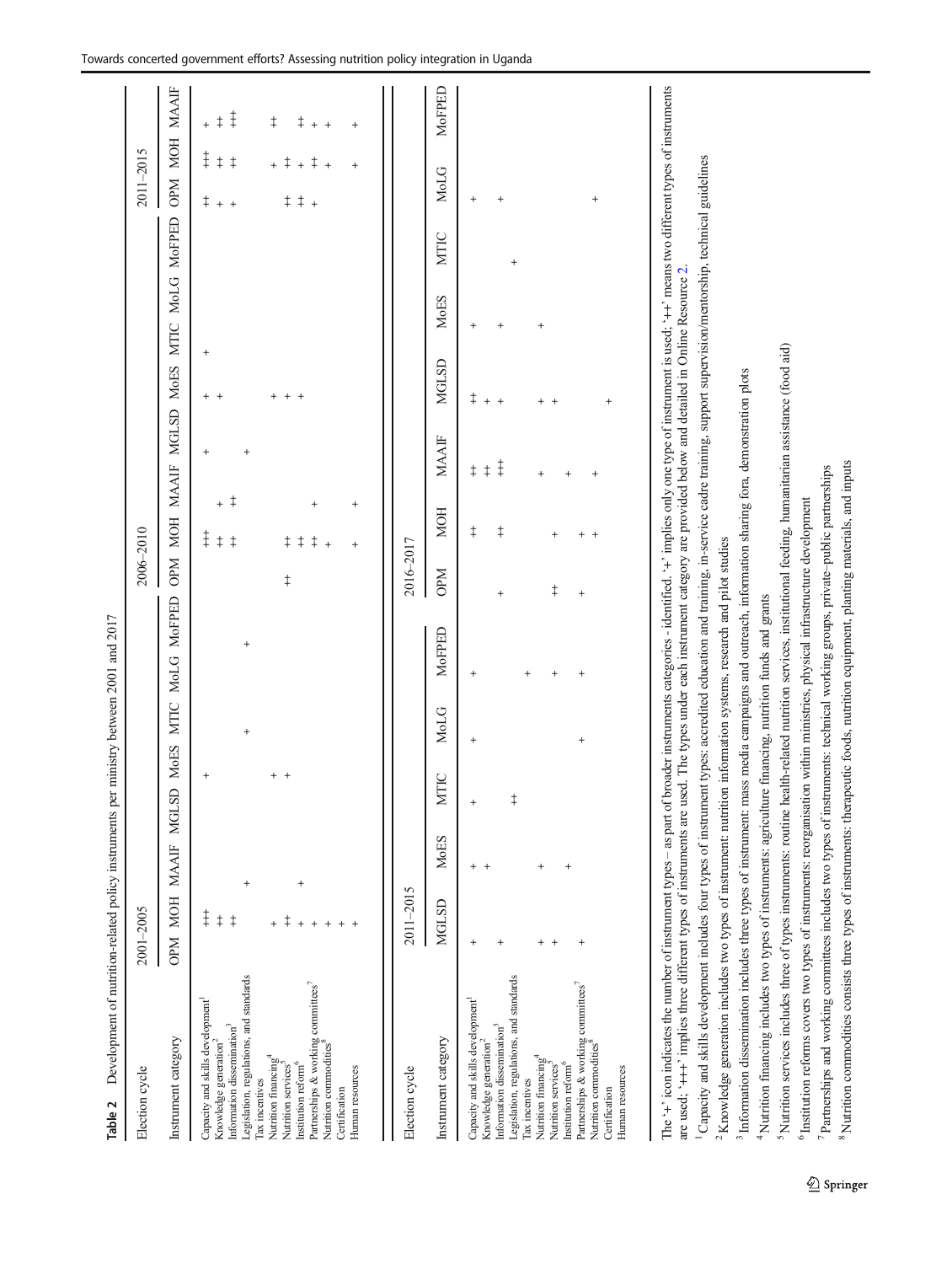In terms of instruments, MOH deployed a diverse mix between 2001 and 2015. These spread across the majority of category types highlighted in Table [2.](#page-6-0) MOH continuously broadened the scope of nutrition concerns addressed with these instruments. Some key instruments deployed include nutritionist positions in hospitals, upgrading the nutrition unit to a division, expanding nutrition indicators in the health information system, and various technical guidelines that became redefined in this period to strengthen MOH nutrition efforts. Until 2011, only MOH made use of nutrition working groups. As was the case with goals, the number of instruments declined considerably in the last cycle.

## 4.1.3 Ministy of Agriculture, Animal Industry and Fisheries (MAAIF)

MAAIF has traditionally been actively engaged in Uganda's food and nutrition security policies. We observed an incremental growth in MAAIF's actor network across the analysis period, especially during 2011–2015. Whereas growth occurred across all actor categories, Fig. [2](#page-5-0) shows that it was most evident among international agencies and partner countries from 2006 to 2010 onwards. Recurring liaisons existed with traditional agencies such as USAID, FAO, the World Bank, and the European Union, complemented with new types of actors, e.g. for-profit organisations, after 2011.

The overarching nutrition-related aim incorporated in MAAIF policy outputs since 2001 is improved household food and nutrition security, but explicit nutrition-focused goals increased numerically and diversified in scope from 2011 to 2015 onwards. For example, goals in 2011–2015 focused on food and nutrition security surveillance, proactive nutrition planning, and research on nutrient-dense crops, and after 2016 expanded to include food safety, value addition, and nutrition training for extension workers. Almost all explicit nutrition goals in MAAIF policy outputs concentrate on micronutrient density in crops and associated value chains.

The nutrition instruments applied in MAAIF increased in number, especially between 2011 and 2017. Traditionally used instruments, e.g. commissioned research on nutrient-dense crops and information fora, were complemented with seven new instruments in 2011–2015. These included information instruments (technical guidelines, information systems, accredited training of agriculture officers); organisation instruments (nutrition division, coordination committee), and financial instruments (GAFSP grant). Instruments incorporated in 2016–2017 policy outputs remained comparable to those in 2011–2015.

## 4.1.4 Ministry of Gender, Labour and Social Development (MGLSD)

MGLSD started participating in nutrition agendas in 2006– 2010. Its involvement became particularly prominent from

2011 to 2015 onwards. Figure [2](#page-5-0) shows that the external actors assisting the sector broadened in this period to include other ministries and international agencies, including UNICEF, USAID, Irish Aid, and ICEIDA.

This ministry's policy outputs did not integrate explicit nutrition goals until 2011–2015. During this period, the number nutrition goals increased substantially and also expanded in terms of their scope. In addition to the consistent goals of improving household food and nutrition security, we observed that the usual MGLSD programmes like community mobilisation, early childhood development, and social protection also began to include nutrition objectives.

The range of nutrition instruments used increased from 2006 to 2010 onwards. MGLSD deployed seven new instruments between 2011 and 2017. The ministry also introduced the Employment Act 2006, which permitted maternity and paternity leave to promote child care and protection. Table [2](#page-6-0) shows that this ministry used a mix of substantive and procedural instruments with nutrition goals, including information instruments (technical guidelines, training community development officers, and media campaigns); financial instruments (social protection grants); and organisation instruments (sector nutrition coordination committee).

## 4.1.5 Ministry of Education and Sports (MoES)

MoES was involved in nutrition agendas throughout the whole analysis period. The sector's external actor network remained the same until 2011–2015, when the number of actors increased. However, this decreased again in 2016–2017, see Fig. [2.](#page-5-0) Our analysis shows that the World Food Programme (WFP) supported MoES'school feeding programme in 2001–2010. The main actors supporting the ministry's nutrition initiatives in recent years are UNICEF and the World Bank/GAFSP. MoES collaborated with MOH and MAAIF over the whole period.

Explicit nutrition-related goals emerged in MoES policy outputs only from 2006 to 2010 onwards. Whereas the number of goals remained largely the same, variation existed in the scope addressed. During the 2006–2010 period, the emphasis was on the general nutrition and health status of school children and developing novel food processing and nutrition enterprises. The latter goal prevailed in 2011–2015 alongside the requirement for a school feeding policy. Sensitising communities on school feeding was the only goal targeted during the period 2016–2017.

We observed that MoES incorporated nutrition instruments throughout the whole analysis period. The number of instruments increased slightly between 2006 and 2015, followed by a reduction in 2016–2017. Instruments used across the entire study period include the accreditation of programmes and training grants for nutrition cadres. MoES deployed various information instruments over time, e.g. research and pilot studies (2006– 2010), technical guidelines on school feeding (2011–2015), and mass media campaigns (2016–2017). The majority of the 2006–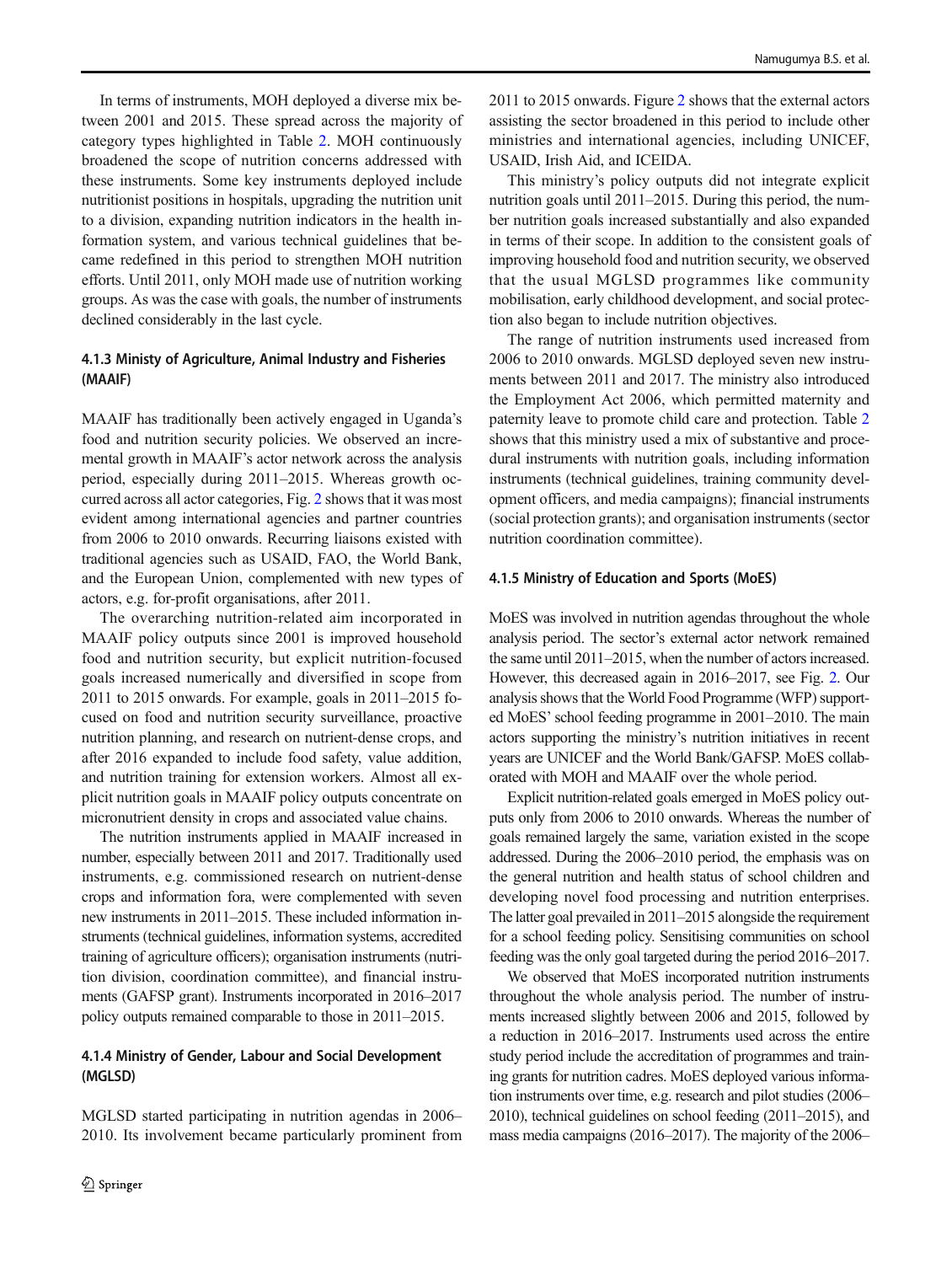2010 instruments were dropped by 2016–2017, except for accredited programmes and the training of nutrition cadres.

## 4.1.6 Ministry of Trade, Industry and Cooperatives (MTIC)

MTIC has participated in Uganda's nutrition policies, especially the food fortification agenda, from before 2001. Despite this long-standing engagement in nutrition, its associated actor network remained small across the study period (see Fig. [2\)](#page-5-0). The MTIC nutrition network comprised mainly for-profit organisations and MOH. Over time, various international organisations have given financial and technical assistance to undertake the fortification mandate, including UNICEF (2001– 2005), GAIN (2006–2010), and USAID (2011–2015).

Unlike other ministries, the MTIC policy outputs did not include any explicit (mal)nutrition-related goals. The ministry did deploy various nutrition instruments, which remained similar in type and number across the study period. Instruments consistently deployed throughout this period include the Food and Drugs (food fortification) regulations 2005 (amended in 2011), capacity building for inspectors, and various food standards focusing on food safety, quality, and public health standards.

#### 4.1.7 Ministry of Local Government (MoLG)

MoLG was the last sector to attend to the nutrition improvement agenda, joining in 2011–2015 (see Fig. [2](#page-5-0)). The sector's external actor network in nutrition remained small, despite its mandate to coordinate district level operations. USAID and the Islamic Development Bank supported MoLG between 2011 and 2015. For the most recent years, only the latter was mentioned.

The first explicit nutrition goal emerged in MoLG policy during 2011–2015. The goals slightly increased in number in 2016–2017 policy outputs. We observed that the goals expanded from integrating nutrition concerns in district plans and budgets (2011–2015) to more abstract aims such as implementing the food and nutrition policy (2016–2017).

Similar to the goals, MoLG's nutrition instruments were first introduced in 2011–2015 and diversified in 2016–2017. Between 2011 and 2015, the sector established an interdepartmental nutrition committee and trained districts in nutrition planning. Instruments broadened in 2016–2017 to include the provisioning of nutrient-dense planting materials and mass media campaigns and outreaches.

## 4.1.8 Ministry of Finace, Planning and Economic Development (MoFPED)

Despite MoFPED being among the nutrition actors during 2001– 2005, Fig. [2](#page-5-0) indicates that efforts to re-engage in nutrition actions only resurfaced from 2011 onwards. Generally, the external actors supporting nutrition in MoFPED increased in 2011–2015 but reduced considerably afterwards. During the period 2011– 2015, MoFPED spearheaded the processes of developing the UNAP and the national nutrition planning guidelines in liaison with international agencies like USAID, WFP, and the International Food Policy Research Institute. However, the actor network in 2016–2017 comprised only other ministries.

Halving malnutrition by 2015 was the only nutritionrelated goal incorporated in the MoFPED Poverty Eradication Action Plans compiled in 2001–2005. Our analysis revealed a considerable rise in the number and scope of nutrition goals in the national development plans (NDPs) endorsed between 2011 and 2017, despites their absence from the policy outputs for the period 2006–2010. MoFPED is responsible for compiling and monitoring the NDPs. The nutrition goals in the NDPs generally reflected those promoted in the policy outputs of MOH, MAAIF, MGLSD, and MoES.

The MoFPED instruments explicitly targeting nutrition were first mentioned in 2011–2015. The ministry deployed a mix of financial and information instruments, such as tax exemptions on food fortification inputs, declared nutrition a crosscutting planning and budgeting issue, and developed the nutrition planning guidelines. In the same period, a key procedural instrument applied was the multisector nutrition forum that developed the UNAP. No specific instruments were identified in MoFPED's policy outputs of 2016–2017. This may be attributable to the fact that nutrition goals in the NDP are addressed mainly by the technical sectors, which already elaborate specific instruments in their policy outputs.

#### 4.1.9 Overall patterns of nutrition integration

Table [3](#page-9-0) shows the overarching patterns of nutrition policy integration in Uganda between 2001 and 2017 based on the findings per ministry presented in section 4.1. The assessment revealed a gradual shift towards higher degrees of nutrition policy integration in all the dimensions. However, there are fundamental differences in the degrees of policy integration realised among the dimensions over time. Over the period 2001–2005, the degree of policy integration for nutrition was generally low across all the dimensions. Regarding the subsystems involved, the nutrition policy agenda was primarily dominated by MOH, which collaborated with an extensive external actor network. Other sectors, especially MAAIF and MTIC, made some minimal policy contributions. Three sectors (MOH, MAAIF, and MoFPED) highlighted at least one goal to improve undernutrition. The range of instruments was restricted and mainly embedded within the dominant subsystem surrounding MOH, which addressed some but not all determinants of nutrition.

Between 2006 and 2010, we observe some shifts towards higher degrees of policy integration for subsystems involved, but low degrees persisted for the goals and instruments. Policies of all ministries, except MoLG and MoFPED, highlighted nutrition concerns. MOH continued to be the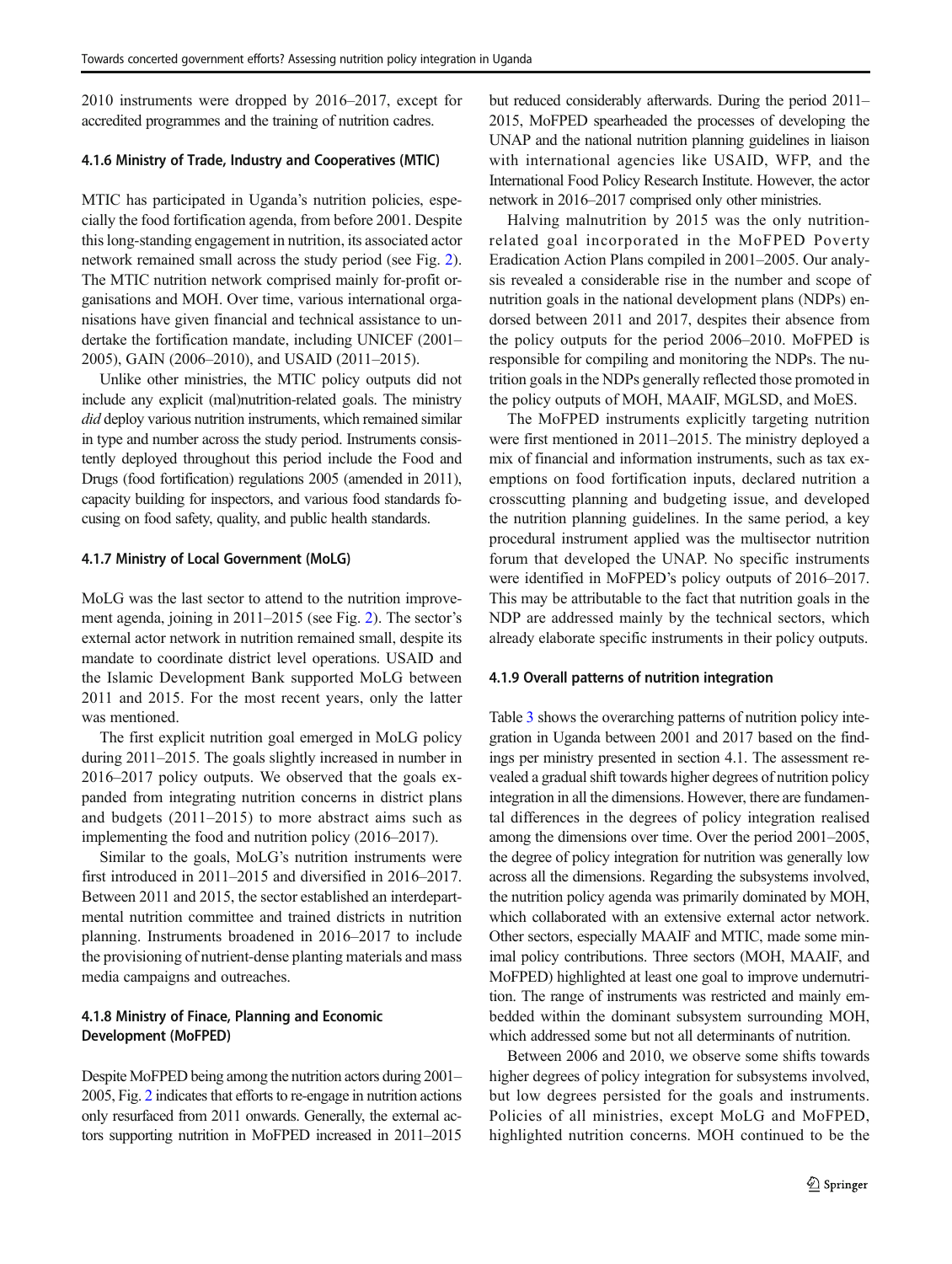| Policy<br>integration<br>dimensions                                      | $2001 - 2005$                                                                                 | 2006-2010                                                                                        | 2011-2015                                                                                                                                                                                          | 2016-2017                                                                                                                                                    |
|--------------------------------------------------------------------------|-----------------------------------------------------------------------------------------------|--------------------------------------------------------------------------------------------------|----------------------------------------------------------------------------------------------------------------------------------------------------------------------------------------------------|--------------------------------------------------------------------------------------------------------------------------------------------------------------|
| Subsystem involvement                                                    |                                                                                               |                                                                                                  |                                                                                                                                                                                                    |                                                                                                                                                              |
| Ministries and<br>associated<br>networks<br>involved                     | Level II<br>MOH, MAAIF, MoES,<br>MTIC, MoFPED                                                 | Level III<br>MOH, MAAIF, MGLSD,<br>MoES, MTIC, OPM                                               | Level IV<br>Nutrition issues in OPML, MOHL,<br>MAAIF $\uparrow$ , MGLSD $\uparrow$ , MoES,<br>MTIC1, MoLG, MoFPED1                                                                                 | Level IV<br>Nutrition issues in OPML, MOHL,<br>MAAIF $\uparrow$ , MGLSD $\uparrow$ , MoES,<br>MTIC1, MoLG, MoFPED1                                           |
| Policy goals                                                             |                                                                                               |                                                                                                  |                                                                                                                                                                                                    |                                                                                                                                                              |
| Range of policies<br>in which<br>nutrition is<br>embedded                | Level II<br>Nutrition goals in MOH,<br>MAAIF, MoFPED.<br>Only MOH specific<br>nutrition goals | Level II<br>Nutrition goals in MOH,<br>MAAIF, OPM, MoES.<br>Only MOH specific<br>nutrition goals | Level III<br>Goals included in all ministries<br>OPM <sup>†</sup> , MOH <sup>†</sup> , MAAIF <sup>†</sup> ,<br>MGLSD <sup>†</sup> , MoES <sup>[</sup> , MoLG,<br>MoFPED <sup>1</sup> , except MTIC | Level III<br>Goals included in all ministries<br>OPML, MOHL, MAAIF <sub>1</sub> ,<br>MGLSD <sup>1</sup> , MoES <sup>[1, MoLG]</sup> ,<br>MoFPED, except MTIC |
| Scope of goals                                                           | Level I<br>Some determinants of<br>undernutrition covered<br>in MOH                           | Level II<br>Some determinants of<br>undernutrition in MOH,<br><b>MAAIF</b>                       | Level II<br>Some determinants of undernutrition<br>specific to sectors covered                                                                                                                     | Level II<br>Some determinants of undernutrition<br>specific to sectors covered                                                                               |
| Policy Instruments                                                       |                                                                                               |                                                                                                  |                                                                                                                                                                                                    |                                                                                                                                                              |
| Range of policies Level II<br>that include<br>substantive<br>instruments | Mainly in MOH, few<br>instruments in MAAIF,<br>MoES, MTIC,<br>MGLSD, MoFPED                   | Level II<br>Mainly in MOH, few<br>instruments in MAAIF,<br>MoES, MGLSD, OPM,<br><b>MTIC</b>      | Level III<br>Instruments in OPM, MOH,<br>MAAIF, MGLSD, MoES, MTIC,<br>MoFPED<br>New instruments and relabelling<br>some existing ones                                                              | Level III<br>Instruments in OPM, MOH,<br>MAAIF, MGLSD, MoES, MTIC<br>New instruments adopted                                                                 |
| Range of policies Level II<br>that include<br>procedural<br>instruments  | Nutrition working group<br>in MOH                                                             | Level II<br>Nutrition working groups<br>in MOH, MAAIF                                            | Level III<br>OPM assigned overall nutrition<br>coordination mandate<br>Sector committees for nutrition<br>MOH, MAAIF, MGLSD, MoLG                                                                  | Level III<br>OPM assigned overall nutrition<br>coordination mandate<br>Sector committees for nutrition<br>MOH, MAAIF, MGLSD, MoLG                            |

<span id="page-9-0"></span>Table 3 Patterns of nutrition policy integration between 2001 and 2017

Level I denotes no policy integration; Level II denotes low degree of policy integration; Level III denotes medium degree of policy integration; Level IV denotes full policy integration

↑denotes an increase in either number of external actors or number of goals; ↓ denotes a decrease in either number of external actors or number of goals.

dominant subsystem in nutrition and liaised with a range of other ministries, international agencies, and partner countries. However, the increase in subsystems in nutrition policy was not matched with substantial changes in the scope of nutrition goals. Conversely, the number of nutrition instruments increased slightly and their scope expanded somewhat. Yet, similar to the period 2001– 2006, a majority of the instruments remained embedded within the dominant subsystem and addressed some but not all determinants of nutrition. There were no crosssector coordinating instruments.

All ministries analysed deliberately strove to advance the nutrition policy agenda in some way between 2011 and 2015. Full policy integration was realised for subsystems involved, and shifts towards higher degrees of integration were found for the goals and instruments. During this period, nutrition became a crosscutting planning concern, a result of which an expansion to all eight ministries occurred. Each ministry received technical and financial support from one or more international agencies or partner countries. Nutrition goals increased

in number and diversified in scope, although they addressed mainly determinants of maternal and child undernutrition or food and nutrition insecurity (see Online Resource 3) and often appeared as parallel project initiatives in most ministries. MTIC did not integrate explicit nutrition goals. Goals related to overweight and diet-related non-communicable diseases were absent. In terms of the instruments targeting nutrition, this period was characterised by the largest introduction of new tools. Most of these tools drew upon information and organisation, whereas the use of financial and regulatory instruments remained limited. In addition, procedural instruments to coordinate across sectors came into use with OPM at the helm.

For the last analysis period (2016–2017), the degree of policy integration realised across the dimensions was largely similar to that in the previous period. However, there was a general decline in support from international agencies and partner countries. Further, the number and scope of goals and instruments decreased in some ministries, such as MOH, MoES, and OPM.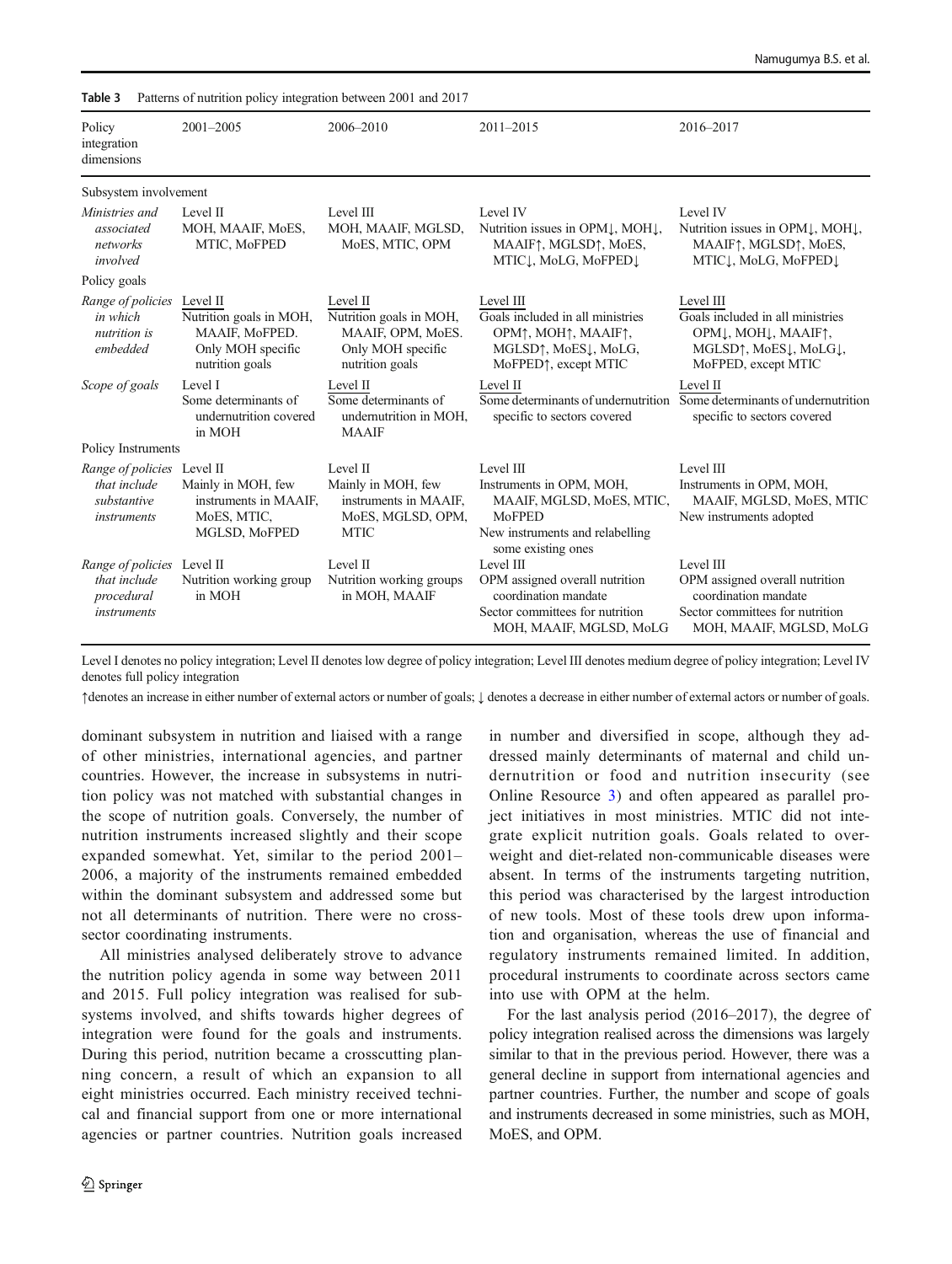## 5 Discussion

## 5.1 Reflection on the results

This paper started with the observation that tracking political commitment to malnutrition has gained global interest and various approaches have been applied to understand progress across countries (e.g. HANCI [2017](#page-12-0); IFPRI [2016](#page-12-0); Fox et al. [2015](#page-12-0); WHO [2013](#page-13-0)). Our analysis adds to this debate by using a novel policy integration approach to address the question of the extent to which nutrition has been integrated into crosssectoral policy outputs over time. We observed an overall shift towards increased policy integration for nutrition in Uganda: nutrition goals and instruments gradually increased in number and diversified, and ministries developed relatively extensive networks of actors with whom they collaborate, especially international agencies and partner countries. This process was very gradual, with an acceleration in the period 2011–2015, after the adoption of the UNAP. Importantly, the emergence of substantive and procedural instrument mixes shows that Uganda's integrated nutrition strategies, especially the UNAP, seem to have moved beyond symbolic policy, meaning that strategies were not adopted merely to satisfy donors but were accompanied by substantial measures to support their implementation (cf. Dupuis and Biesbroek [2013\)](#page-11-0). These findings align with various earlier studies, which have found similar increases in sector engagement in nutrition policy (e.g. Turcan and Bene [2017](#page-12-0); Pomeroy-Stevens et al. [2016;](#page-12-0) Hodge et al. [2015\)](#page-12-0).

That said, considerable differences exist across the policy integration dimensions and time periods, and among ministries. Consequently, nutrition integration did not develop along a linear pattern, and for some ministries we also found phases of disintegration. Moreover, we found that the government's financial and regulatory commitments remained largely elusive; this raises questions about the durability and outcomes of interventions. Consistent with this finding, earlier literature stresses that, although SSA governments are increasingly aware of malnutrition, they are often preoccupied with bureaucratic sector arrangements and do not allocate nutrition finances effectively in their resource allocation patterns (cf. Fox et al. [2015](#page-12-0); Benson [2008\)](#page-11-0). Inadequate attribution of malnutrition causes (Mogues and Billings [2015](#page-12-0)) and low budgetary outlays allocated to sectors (Fox et al. [2015](#page-12-0)) are mentioned as impeding the use of financial instruments.

Our study shows the merits of using the policy integration framework to assess nutrition integration more systematically. Although our insights are country specific, this approach has the potential of comparing efforts across (SSA) governments as well as over time and thus provides more rigour compared to previous approaches. This type of research is important, as the presence of integrated nutrition strategies has been shown not to be a guarantee of actual policy changes (cf. Cejudo and Michel [2017;](#page-11-0) Nordbeck and Steurer [2016\)](#page-12-0). For the specific Ugandan context, this approach provides an opportunity to strengthen the systematic monitoring of different ministries and thus hold the government accountable with respect to its commitments to improving nutrition.

## 5.2 Future avenues of research

Our findings give rise to various follow-up questions. An obvious follow-up question is, what explains our findings? The nutrition literature proposes a plethora of malnutrition-related, institutional, and socio-political factors that may impel or impede nutrition policy integration (e.g. Gillespie and van den Bold [2017](#page-12-0); Balarajan and Reich [2016](#page-11-0); Nisbett et al. [2014b;](#page-12-0) Rukundo et al. [2014](#page-12-0); Drimie and Ruysenaar [2010](#page-11-0)). However, the precise causal pathways or mechanisms through which these factors affect nutrition integration patterns remain underexplored. A more contextualised exploration of nutrition policy processes to unpack the causal mechanisms explaining why variations exist across ministries and over time is imperative for identifying strategies and opportunities to inform future continuity of such efforts (cf. Biesbroek and Candel [2019](#page-11-0); Sieber et al. [2018\)](#page-12-0).

Second, more work is needed on assessing how instruments within and across ministries interact with one another, i.e. whether ultimate instrument mixes are consistent with the nutrition agenda. Additionally, it is important to gain a better understanding of how the different types of instruments that are commonly distinguished in Public Policy literature, i.e. information-, authority-, treasure-, and organisation-based instruments (Hood [1983\)](#page-12-0), can be combined to create synergies (cf. Daugbjerg and Sønderskov [2012\)](#page-11-0). Such research would allow for making the step from analyses of policy outputs to how these affect outcomes on the ground.

Third, although the governance of nutrition involves different levels, our analysis was restricted to policy efforts at national level. Given Uganda's decentralised system however, our observations of shifts towards horizontal policy integration at national level do not necessarily guarantee similar developments at local level (cf. Casado-Asensio and Steurer [2016](#page-11-0)). Therefore, exploring the interactions across governance levels as well as how integrated nutrition services are ultimately delivered on the ground would be important avenues of further research (cf. Harris et al. [2017\)](#page-12-0).

#### 5.3 Governance implications

To ensure that the trend of nutrition integration is not reversed, scaling up the tracking of nutrition policy across countries would be an important step for domestic and international stakeholders to take (cf. Harris et al. [2017\)](#page-12-0). Second, our analysis shows that various aspects of nutrition remain under addressed in Uganda. For example, our analysis shows that overweight and diet-related non-communicable diseases were largely non-existent in policy outputs (cf. Ngaruiya et al.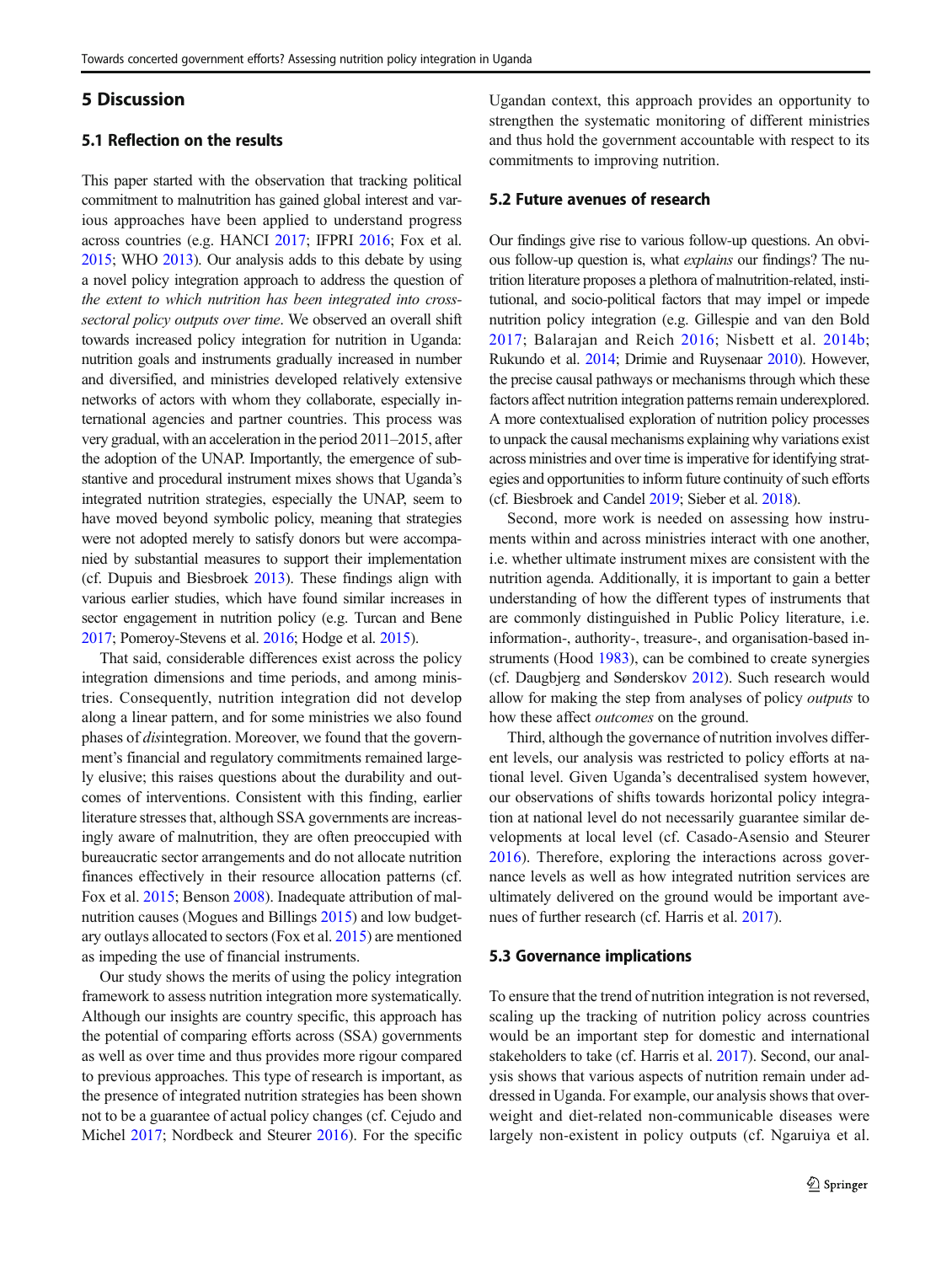<span id="page-11-0"></span>[2017;](#page-12-0) Schwartz et al. [2014](#page-12-0)). In addition, the commitment of various ministries seemed to decrease in the most recent years of the analysis. For example, nutrition goals seemingly reduced in MOH, OPM, and MoES.

Third, the continuity of nutrition integration will benefit from governments normalising it as part of sectors' regular mandates. Our analysis shows that nutrition is currently mostly integrated in the form of ad hoc programmes. Such programmes may have put nutrition on ministry policy agendas but are vulnerable to changes in administrative and political leadership. This approach to integration may be a reflection of weak ownership, variation in priorities, or inadequate capacity within sectors to incorporate such issues into their regular programmes (cf. Leiderer [2015](#page-12-0)). This is not to say that ad hoc programmes cannot be effective, but we want to caution that this type of integration may not be conducive to the long-term continuity of nutrition policy integration processes.

Fourth, the Ugandan government should consider expanding the types of instruments deployed for improving nutrition. It currently uses primarily information- and organisation-based instruments. Although these have their advantages, a more balanced instrument mix that also includes substantial financial and regulatory tools may prove more effective (Daugbjerg and Sønderskov 2012).

Ultimately, improved nutrition governance in Uganda will rely on whether the government and international agencies manage to harness the current awareness of malnutrition across sectors. This would require scaled-up investments in a diverse mix of instruments as well as the development of an integrated monitoring system to evaluate how interactions between interventions play out on the ground.

Acknowledgements The approval to conduct this study was obtained from the Uganda National Council of Science and Technology through permit number SS83EB and the Mild May Uganda Research Ethics Committee under # REC REF 0160-2017. The authors acknowledge funding for this research from NUFFIC, the Dutch Organisation for Internationalisation of Education. We express our gratitude to Robert K. N. Mwadime for the stimulating discussions and comments on earlier versions of this manuscript. An earlier version of this paper was presented at the general conference of the European Consortium for Political Research (ECPR) in Hamburg, 22–25 August 2018. We acknowledge the valuable feedback provided by Stefan Ewert of the University of Greifswald; the respondents that attended P501 Trends in Organizational Cross-Overs of Food, Energy, Health and Agriculture and the anonymous reviewer.

## Compliance with ethical standards

Conflict of interest The authors declare that they have no conflict of interest.

Open Access This article is licensed under a Creative Commons Attribution 4.0 International License, which permits use, sharing, adaptation, distribution and reproduction in any medium or format, as long as you give appropriate credit to the original author(s) and the source, provide a link to the Creative Commons licence, and indicate if changes were made. The images or other third party material in this article are included in the article's Creative Commons licence, unless indicated otherwise in a credit line to the material. If material is not included in the article's Creative Commons licence and your intended use is not permitted by statutory regulation or exceeds the permitted use, you will need to obtain permission directly from the copyright holder. To view a copy of this licence, visit http://creativecommons.org/licenses/by/4.0/.

# References

- Acosta, A. M., & Fanzo, J. (2012). Fighting maternal and child malnutrition: Analysing the political and institutional determinants of delivering a national multisectoral response in six countries. Brighton: Institute of Development Studies.
- Bachou, H., & Labadarios, D. (2002). The nutrition situation in Uganda. Nutrition, 18(4), 356–358. [https://doi.org/10.1016/s0899-9007\(01\)](https://doi.org/10.1016/s0899-9007(01)00722-5) [00722-5.](https://doi.org/10.1016/s0899-9007(01)00722-5)
- Balarajan, Y., & Reich, M. R. (2016). Political economy challenges in nutrition. Globalization and Health, 12(1), 70. [https://doi.org/10.](https://doi.org/10.1186/s12992-016-0204-6) [1186/s12992-016-0204-6](https://doi.org/10.1186/s12992-016-0204-6).
- Benson, T. (2008). Improving nutrition as a development priority: Addressing undernutrition within national policy processes in sub-Saharan Africa. Research report 156: International food policy research institute.
- Biesbroek, R., & Candel, J. J. L. (2019). Mechanisms for policy (dis)integration: Explaining food policy and climate change adaptation policy in the Netherlands. Policy Sciences. [https://doi.org/10.1007/](https://doi.org/10.1007/s11077-019-09354-2) [s11077-019-09354-2.](https://doi.org/10.1007/s11077-019-09354-2)
- Black, R. E., Victora, C. G., Walker, S. P., Bhutta, Z. A., Christian, P., de Onis, M., et al. (2013). Maternal and child undernutrition and overweight in low-income and middle-income countries. The Lancet, 382(9890), 427– 451. [https://doi.org/10.1016/S0140-6736\(13\)60937-X](https://doi.org/10.1016/S0140-6736(13)60937-X).
- Candel, J. J. L. (2018). Diagnosing integrated food security strategies. NJAS - Wageningen Journal of Life Sciences, 84, 103–113. [https://](https://doi.org/10.1016/j.njas.2017.07.001) [doi.org/10.1016/j.njas.2017.07.001](https://doi.org/10.1016/j.njas.2017.07.001).
- Candel, J. J. L., & Biesbroek, R. (2016). Towards a processual understanding of policy integration. Policy Sciences, 49(3), 211-231. [https://doi.org/10.1007/s11077-016-9248-y.](https://doi.org/10.1007/s11077-016-9248-y)
- Candel, J. J. L., & Biesbroek, R. (2018). Policy integration in the EU governance of global food security. Food Security, 10(1), 195-209. [https://doi.org/10.1007/s12571-017-0752-5.](https://doi.org/10.1007/s12571-017-0752-5)
- Candel, J. J. L., & Pereira, L. (2017). Towards integrated food policy: Main challenges and steps ahead. Environmental Science & Policy, 73, 89–92. [https://doi.org/10.1016/j.envsci.2017.04.010.](https://doi.org/10.1016/j.envsci.2017.04.010)
- Casado-Asensio, J., & Steurer, R. (2016). Mitigating climate change in a federal country committed to the Kyoto protocol: How Swiss federalism further complicated an already complex challenge. Policy Sciences, 49(3), 257–279. <https://doi.org/10.1007/s11077-016-9247-z>.
- Cejudo, G. M., & Michel, C. L. (2017). Addressing fragmented government action: Coordination, coherence, and integration. Policy Sciences, 50(4), 745–767. [https://doi.org/10.1007/s11077-017-9281-5](https://doi.org/10.1007/s11077-016-9248-y).
- Daugbjerg, C., & Sønderskov, K. M. (2012). Environmental policy performance revisited: Designing effective policies for green markets. Political Studies, 60, 399–418. [https://doi.org/10.1111/j.1467-9248.](https://doi.org/10.1111/j.1467-9248.2011.00910.x) [2011.00910.x](https://doi.org/10.1111/j.1467-9248.2011.00910.x).
- Drimie, S., & Ruysenaar, S. (2010). The integrated food security strategy of South Africa: An institutional analysis. Agrekon, 49(3), 316–337. <https://doi.org/10.1080/03031853.2010.503377>.
- Dupuis, J., & Biesbroek, R. (2013). Comparing apples and oranges: The dependent variable problem in comparing and evaluating climate change adaptation policies. Global Environmental Change, 23(6), 1476–1487. [https://doi.org/10.1016/j.gloenvcha.2013.07.022.](https://doi.org/10.1016/j.gloenvcha.2013.07.022)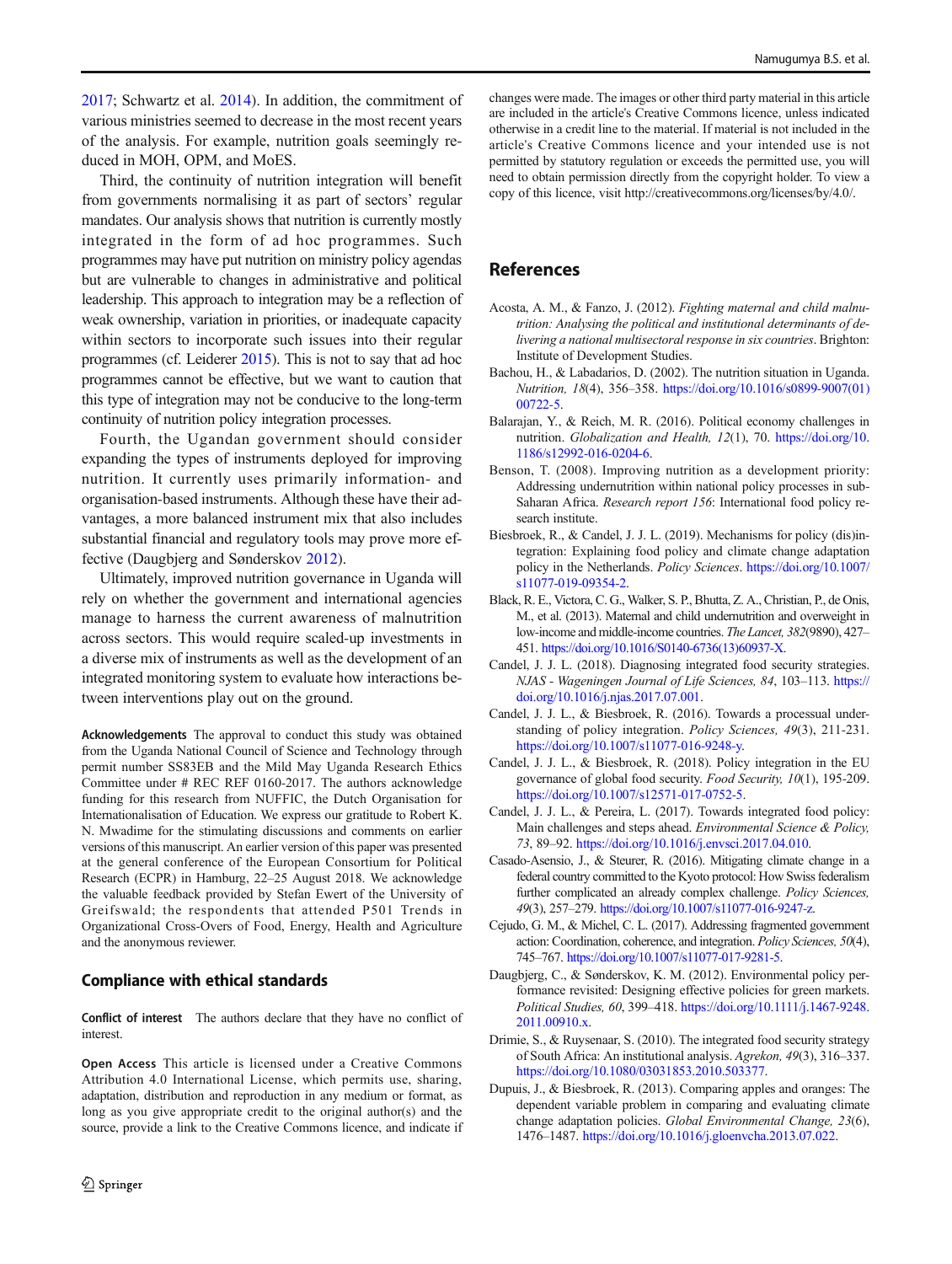- <span id="page-12-0"></span>Fan, S., & Pandya-Lorch, R. (2012). Reshaping agriculture for nutrition and health: An IFPRI 2020 book. Washington, DC: International Food Policy Research Institute.
- FAO (2002). World food summit follow-up strategy update for national agricultural development horizon 2010 Uganda. Uganda: FAO.
- FAO, & WHO (2014). Second International Conference on Nutrition: Report of the Joint FAO/WHO Secretariat on the Conference. In ICN2, Rome.
- Fox, A. M., Balarajan, Y., Cheng, C., & Reich, M. R. (2015). Measuring political commitment and opportunities to advance food and nutrition security: Piloting a rapid assessment tool. Health Policy and Planning, 30(5), 566–578. <https://doi.org/10.1093/heapol/czu035>.
- Garrett, J., & Natalicchio, M. (2011). Working multisectorally in nutrition: Principles, practices, and case studies. Washington, D.C.: International Food Policy Research Institute.
- Gillespie, S., Menon, P., & Kennedy, A. L. (2015). Scaling up impact on nutrition: What will it take? Advances in Nutrition, 6(4), 440–451. [https://doi.org/10.3945/an.115.008276.](https://doi.org/10.3945/an.115.008276)
- Gillespie, S., & van den Bold, M. (2017). Stories of change in nutrition: An overview. Global Food Security, 13, 1-11. [https://doi.org/10.](https://doi.org/10.1016/j.gfs.2017.02.004) [1016/j.gfs.2017.02.004](https://doi.org/10.1016/j.gfs.2017.02.004).
- HANCI (2017). Key data for Uganda [http://africa.hancindex.org/files/](http://africa.hancindex.org/files/2017/africa/EN/UG.pdf) [2017/africa/EN/UG.pdf](http://africa.hancindex.org/files/2017/africa/EN/UG.pdf). Accessed 22 November 2019.
- Harris, J. (2019). Advocacy coalitions and the transfer of nutrition policy to Zambia. Health Policy and Planning, 34(3), 207–215. [https://doi.](https://doi.org/10.1093/heapol/czz024) [org/10.1093/heapol/czz024](https://doi.org/10.1093/heapol/czz024).
- Harris, J., Drimie, S., Roopnaraine, T., & Covica, N. (2017). From coherence towards commitment: Changes and challenges in Zambia's nutrition policy environment. Global Food Security, doi: [https://](https://doi.org/10.1016/j.gfs.2017.02.006) [doi.org/10.1016/j.gfs.2017.02.006.](https://doi.org/10.1016/j.gfs.2017.02.006)
- Hodge, J., Herforth, A., Gillespie, S., Beyero, M., Wagah, M., & Semakula, R. (2015). Is there an enabling environment for nutrition-sensitive agriculture in East Africa? Stakeholder perspectives from Ethiopia, Kenya, and Uganda. Food and Nutrition Bulletin, 36(4), 503–519. [https://doi.org/10.1177/0379572115611289.](https://doi.org/10.1177/0379572115611289)
- Hood, C. (1983). The tools of government. London.: Chatham House Publishers.
- Howlett, M. (2000). Managing the "hollow state": Procedural policy instruments and modern governance. Canadian Public Administration, 43(4), 412–431.
- Howlett, M., & Ramesh, M. (2003). Studying public policy: Policy cycles and policy subsystems (2nd ed.). Toronto: Oxford University Press.
- IFPRI. (2016). Global nutrition report 2016: From promise to impact: Ending malnutrition by 2030. Washington, DC: International Food Policy Research Institute.
- Jones, B. D., & Baumgartner, F. R. (2004). Representation and agenda setting. Policy Studies Journal, 32(1), 1-24. [https://doi.org/10.1111/](https://doi.org/10.1111/j.0190-292X.2004.00050.x) [j.0190-292X.2004.00050.x](https://doi.org/10.1111/j.0190-292X.2004.00050.x).
- Jordan, A., & Lenschow, A. (2010). Environmental policy integration: A state of the art review. Environmental Policy and Governance, 20(3), 147–158. [https://doi.org/10.1002/eet.539.](https://doi.org/10.1002/eet.539)
- Kampman, H., Zongrone, A., Rawat, R., & Becquey, E. (2017). How Senegal created an enabling environment for nutrition: A story of change. Global Food Security. [https://doi.org/10.1016/j.gfs.2017.02.](https://doi.org/10.1016/j.gfs.2017.02.005) [005.](https://doi.org/10.1016/j.gfs.2017.02.005)
- Knill, C., & Tosun, J. (2012). Public policy: A new introduction. Basingstoke: Palgrave Macmillan.
- Lachat, C., Nago, E., Ka, A., Vermeylen, H., Fanzo, J., Mahy, L., Wüstefeld, M., & Kolsteren, P. (2015). Landscape nnalysis of nutrition-sensitive agriculture policy development in Senegal. Food and Nutrition Bulletin, 36(2), 154–166. [https://doi.org/10.](https://doi.org/10.1177/0379572115587273) [1177/0379572115587273](https://doi.org/10.1177/0379572115587273).
- Lafferty, W., & Hovden, E. (2003). Environmental policy integration: Towards an analytical framework. Environmental Politics, 12(3), 1–22. <https://doi.org/10.1080/09644010412331308254>.
- Leiderer, S. (2015). Donor coordination for effective government policies? Journal of International Development, 27, 1422–1445.
- Mogues, T., & Billings, L. (2015). The making of public investments: Champions, coordination, and characteristics of nutrition interventions (p. 32). Washington, DC: International Food Policy Research Institute.
- Ngaruiya, C., Hayward, A., Post, L., & Mowafi, H. (2017). Obesity as a form of malnutrition: Over-nutrition on the Uganda "malnutrition" agenda. The Pan African Medical Journal, 28, 49. [https://doi.org/](https://doi.org/10.11604/pamj.2017.28.49.11176) [10.11604/pamj.2017.28.49.11176.](https://doi.org/10.11604/pamj.2017.28.49.11176)
- Nisbett, N., Gillespie, S., Haddad, L., & Harris, J. (2014a). Why worry about the politics of childhood undernutrition? World Development, 64, 420–433. [https://doi.org/10.1016/j.worlddev.2014.06.018.](https://doi.org/10.1016/j.worlddev.2014.06.018)
- Nisbett, N., Wach, E., Haddad, L., & Arifeen, S. E. (2014b). What are the factors enabling and constraining effective leaders in nutrition? A four country study. IDS Working Paper, 2014(447).
- Nordbeck, R., & Steurer, R. (2016). Multi-sectoral strategies as dead ends of policy integration: Lessons to be learned from sustainable development. Environment and Planning. C, Government & Policy, 34(4), 737–755. <https://doi.org/10.1177/0263774x15614696>.
- Pelletier, D., Gervais, S., Hafeez-ur-Rehman, H., Sanou, D., & Tumwine, J. (2017). Boundary-spanning actors in complex adaptive governance systems: The case of multisectoral nutrition. The International Journal of Health Planning and Management, 33(1), e293–e319. [https://doi.org/10.1002/hpm.2468.](https://doi.org/10.1002/hpm.2468)
- Persson, Å. (2006). Environmental Policy Integration: An Introduction (PINTS – Policy integration for sustainability). Stockholm: Stockholm Environment Institute.
- Pomeroy-Stevens, A., D'Agostino, A., Adero, N., Merchant, H. F., Muzoora, A., Mupere, E., Agaba, E., & du, L. (2016). Prioritizing and funding the Uganda nutrition action plan. Food and Nutrition Bulletin, 37(4 suppl), S124–S141. [https://doi.org/10.1177/0379572116674554.](https://doi.org/10.1177/0379572116674554)
- Reinhardt, K., & Fanzo, J. (2014). Addressing chronic malnutrition through multi-sectoral, sustainable approaches: A review of the causes and consequences. Frontiers in Nutrition, 1, 13. [https://doi.](https://doi.org/10.3389/fnut.2014.00013) [org/10.3389/fnut.2014.00013](https://doi.org/10.3389/fnut.2014.00013).
- Ruel, M. T., & Alderman, H. (2013). Nutrition-sensitive interventions and programmes: How can they help to accelerate progress in improving maternal and child nutrition? The Lancet, 382(9891), 536– 551. [https://doi.org/10.1016/S0140-6736\(13\)60843-0.](https://doi.org/10.1016/S0140-6736(13)60843-0)
- Rukundo, P. M., Iversen, P. O., Oshaug, A., Omuajuanfo, L. R., Rukooko, B., Kikafunda, J., et al. (2014). Food as a human right during disasters in Uganda. Food Policy, 49, 312–322. [https://doi.](https://doi.org/10.1016/j.foodpol.2014.09.009) [org/10.1016/j.foodpol.2014.09.009](https://doi.org/10.1016/j.foodpol.2014.09.009).
- Sabatier, P. A. (1998). The advocacy coalition framework: Revisions and relevance for Europe. Journal of European Public Policy, 5(1), 98– 130. [https://doi.org/10.1080/13501768880000051.](https://doi.org/10.1080/13501768880000051)
- Schwartz, J., Guwatudde, D., Nugent, R., & Kiiza, C. (2014). Looking at non-communicable diseases in Uganda through a local lens: An analysis using locally derived data. Globalization and Health, 19(10), 77. <https://doi.org/10.1186/s12992-014-0077-5>.
- Sieber, I. M., Biesbroek, R., & de Block, D. (2018). Mechanism-based explanations of impasses in the governance of ecosystem-based adaptation. Regional Environmental Change, 18, 2379–2390. [https://](https://doi.org/10.1007/s10113-018-1347-1) [doi.org/10.1007/s10113-018-1347-1](https://doi.org/10.1007/s10113-018-1347-1).
- SUN (2010). Scaling up nutrition: A framework for action September 2010. [https://scalingupnutrition.org/wp-content/uploads/2013/05/](https://scalingupnutrition.org/wp-content/uploads/2013/05/SUN_Framework.pdf) [SUN\\_Framework.pdf](https://scalingupnutrition.org/wp-content/uploads/2013/05/SUN_Framework.pdf) Accessed 30 October 2017.
- Tosun, J., & Lang, A. (2017). Policy integration: Mapping the different concepts. Policy Studies, 38(6), 553–570. [https://doi.org/10.1080/](https://doi.org/10.1080/01442872.2017.1339239) [01442872.2017.1339239.](https://doi.org/10.1080/01442872.2017.1339239)
- Turcan, L., & Bene, T. (2017). A review of policies for improving human nutrition in Uganda and the use of evidence for making policy. Montpellier, France: Agropolis international: Global support Facility for the National Information Platforms for nutrition initiative.